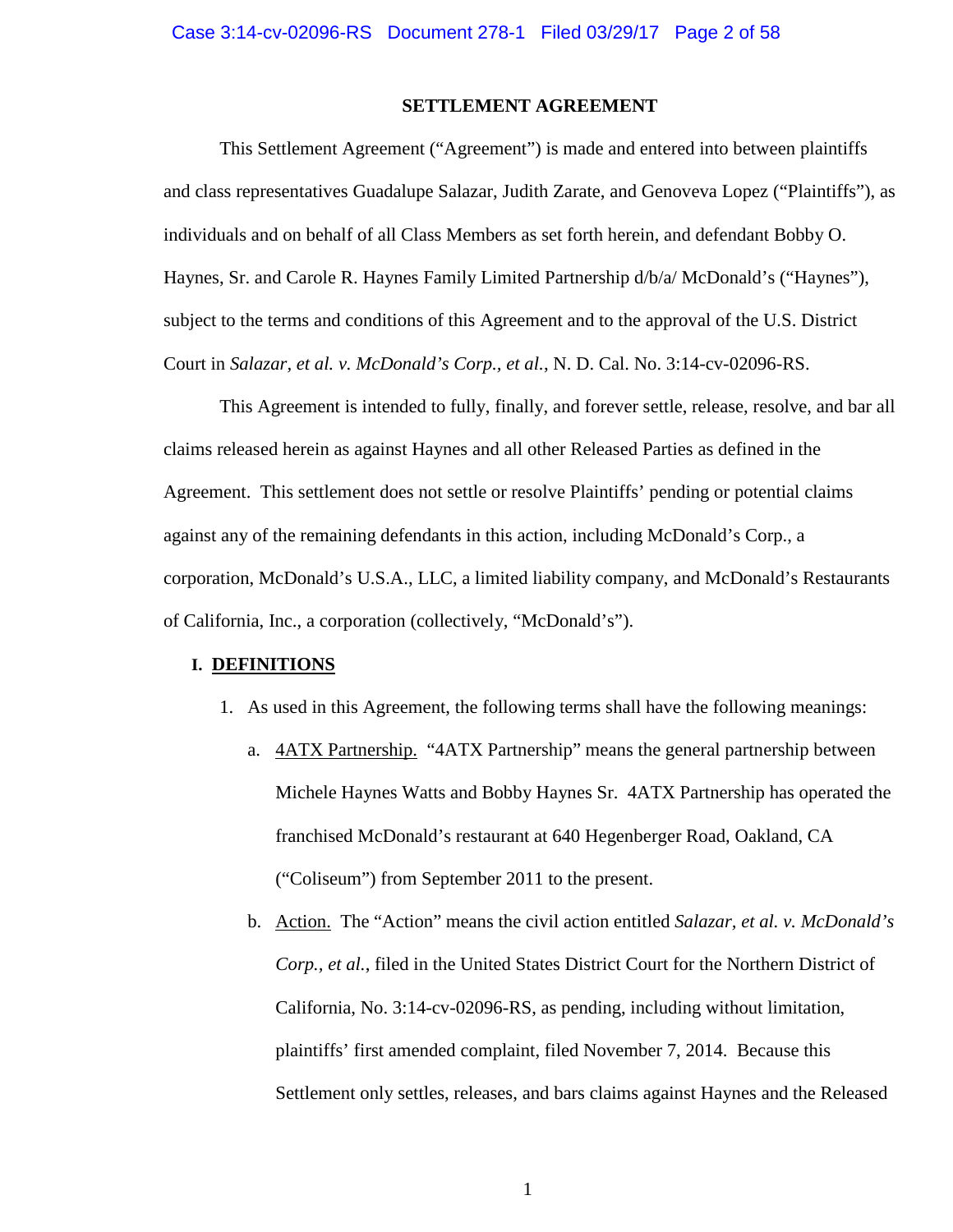Parties as defined herein, references herein to the Action shall not be construed as a settlement, release, or bar of claims by any of the Parties hereto against McDonald's, the McDonald's defendants, or any related McDonald's entity.

- c. Agreement. "Agreement" means this Settlement Agreement and all exhibits attached hereto.
- d. BJGO Partnership. "BJGO Partnership" means the general partnership between Bobby Haynes Jr. and Bobby Haynes Sr. BJGO Partnership has operated the franchised McDonald's restaurant at 1287 Washington Street, San Leandro, CA ("Plaza") from September 2011 to the present.
- e. Claim Form. "Claim Form" means the proof of claim agreed to by the Parties and to be submitted for approval by the Court which shall be used by certain Class Members as described herein to file a claim under this Agreement. A copy of the Claim Form is attached hereto as Exhibit 1.
- f. Claims Administrator. "Claims Administrator" means RG/2 Claims Administration LLC or such other claims administrator as may be mutually designated by the parties to this Agreement and approved by the Court.
- g. Class Counsel. "Class Counsel" means Altshuler Berzon LLP and Cohen Milstein Sellers & Toll, PLLC.
- h. Class Members. "Class Members" means all individuals currently or formerly employed as crew, crew trainers, or maintenance workers paid on an hourly basis ("crew members") at one or more of Haynes's, 4ATX Partnership's, or BJGO Partnership's eight franchised McDonald's restaurants in California (the "Restaurants"), at any time within the period beginning on March 12, 2010 and ending on March 31, 2016.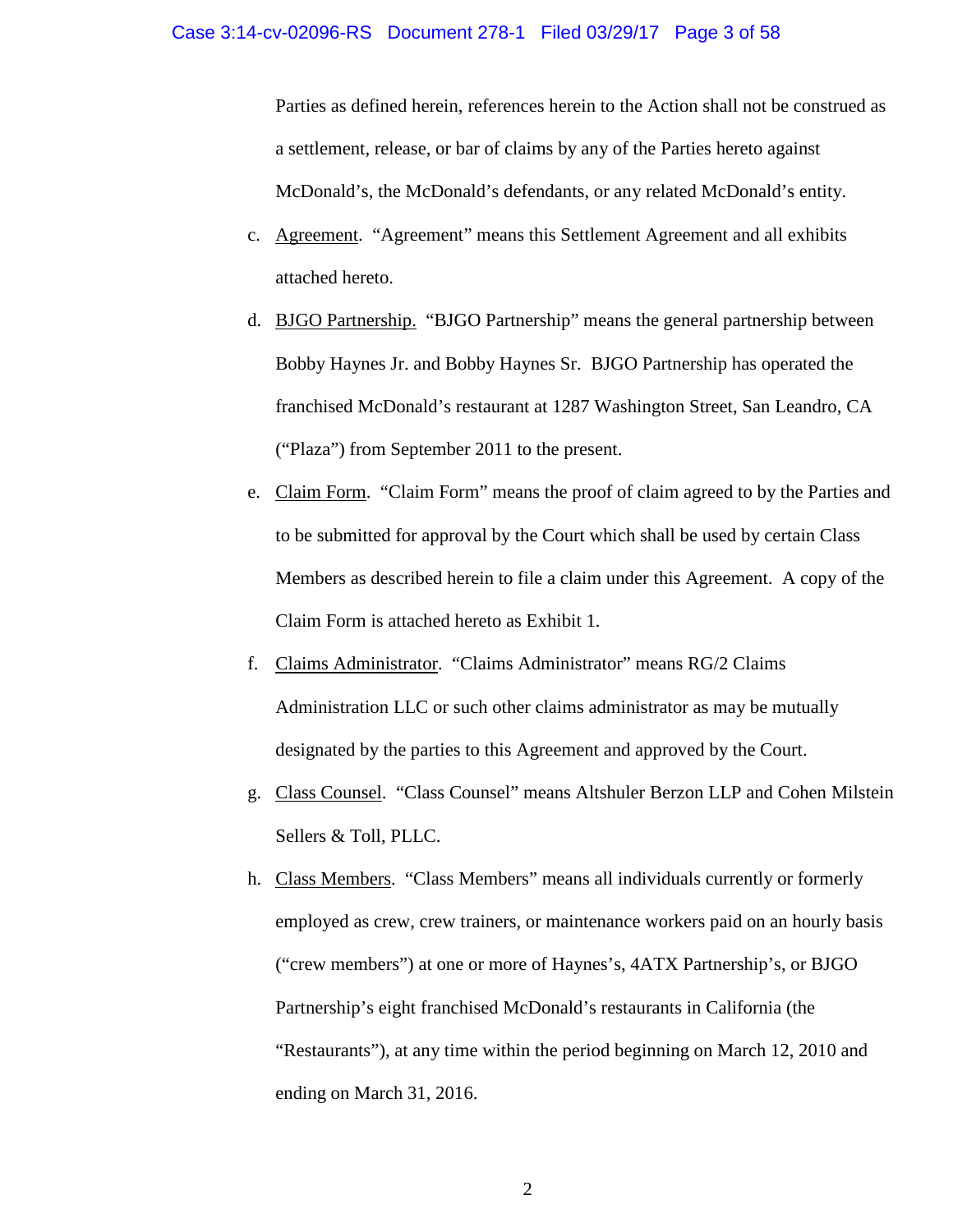- i. Class Notice. "Class Notice" means the notice to Class Members that explains the Agreement and the Class Members' rights and obligations, which shall be sent to all Class Members following preliminary approval of the Settlement, and which shall, *inter alia*, explain the procedures for obtaining the Class Member's settlement share, filing an objection to the Settlement, and opting out of the Settlement. The Class Notice shall be translated into Spanish. English and Spanish versions will be sent to all Class Members. The English version of the proposed Class Notice is attached hereto as Exhibit 2 and is subject to Court approval and revisions by the Court.
- j. Class Period. "Class Period" means the period beginning on March 12, 2010 and ending on March 31, 2016.
- k. Class Representatives. "Class Representatives" means plaintiffs Guadalupe Salazar, Judith Zarate, and Genoveva Lopez.
- l. Confidential Financial Documents. "Confidential Financial Documents" are the financial documents prepared by Haynes and submitted to Class Counsel, which are subject to the parties' protective order and which were submitted by Haynes to Class Counsel for the limited purpose of facilitating settlement negotiations and with the additional understanding that those documents may be submitted to the Court *in camera* to demonstrate the limitations of Haynes's ability to pay a greater settlement amount. Before Haynes submitted any of these documents to Class Counsel, the Parties agreed that these materials would be treated as strictly confidential, and would be treated as HIGHLY CONFIDENTIAL – FOR ATTORNEYS' EYES ONLY. The Parties further agreed that the Confidential Financial Documents would not be used for any purpose in this litigation other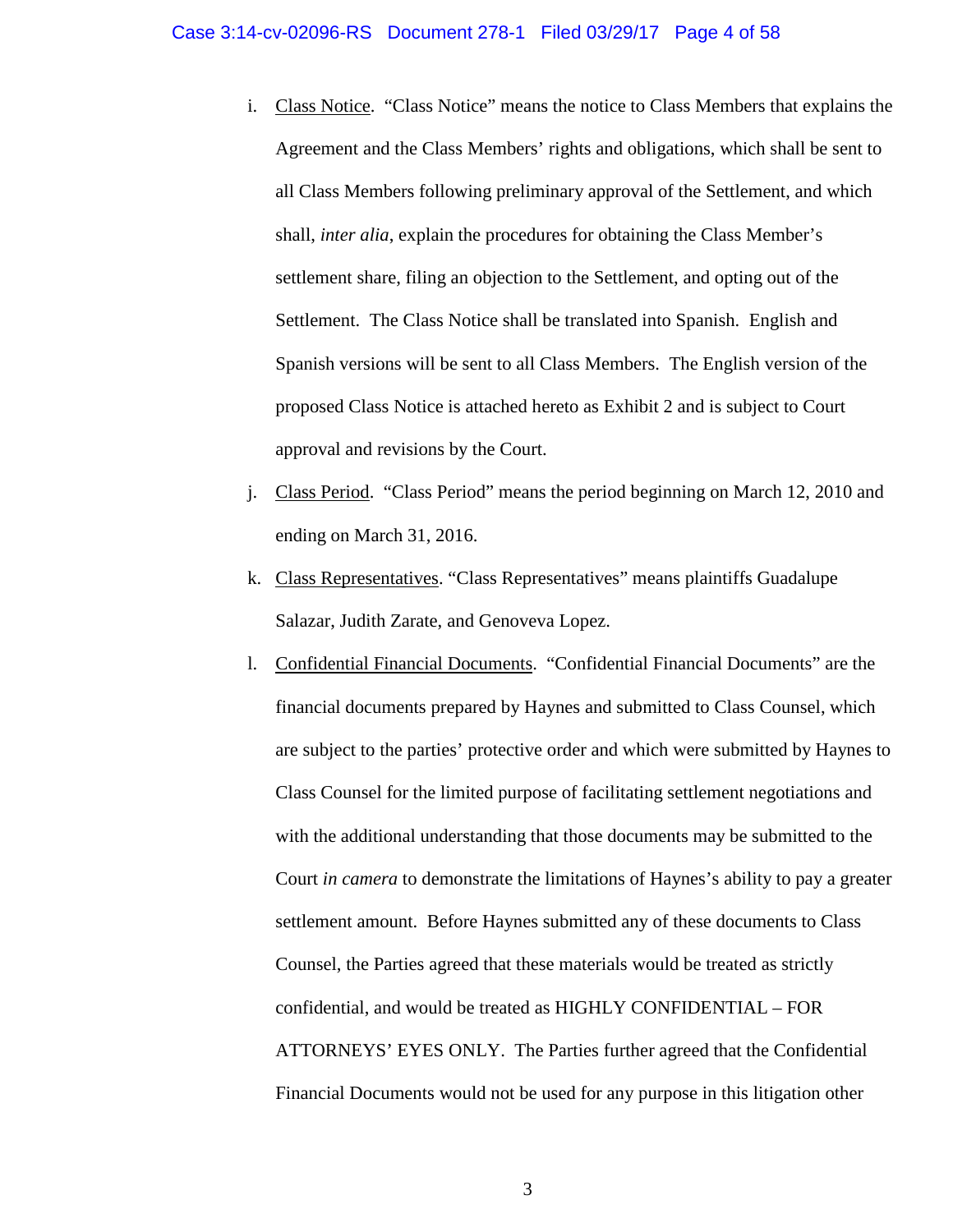than as expressly stated in this paragraph.

- m. Court. "Court" means the United States District Court for the Northern District of California.
- n. Effective Date. "Effective Date" of this Agreement means the date the final approval of the Settlement becomes "Final." If no objections are filed to the Settlement, the date the approval of the Settlement becomes Final shall be the date the Court enters a non-appealable final order approving the settlement. If objections are filed and overruled and no appeal is taken from the approval, the date the approval of the Settlement becomes Final shall be 30 days after the Court enters an order of final approval. If an appeal is taken from the Court's overruling of objections to the settlement, the date the approval of the Settlement becomes Final shall be 30 days after the appeal is withdrawn or after all appellate review thereof is exhausted and an appellate decision exhausting such review and affirming the final approval decision becomes final. No money shall be distributed by the Claims Administrator unless and until the Effective Date occurs, except as otherwise expressly provided in this Agreement.
- o. Final Settlement Hearing. "Final Settlement Hearing" means the hearing following Class Notice at which plaintiffs shall request that the Court fully and finally approve the fairness, reasonableness, and adequacy of the terms and conditions of the proposed Settlement, enter the Haynes Final Judgment and Consent Decree, and take other appropriate or necessary action as set forth herein.
- p. Gross Fund Amount. "Gross Fund Amount" means the total amount to be paid by Haynes pursuant to this Settlement Agreement to fund the payments to Plaintiffs and Class Members, comprising the Settlement Payment of Two Hundred Thirty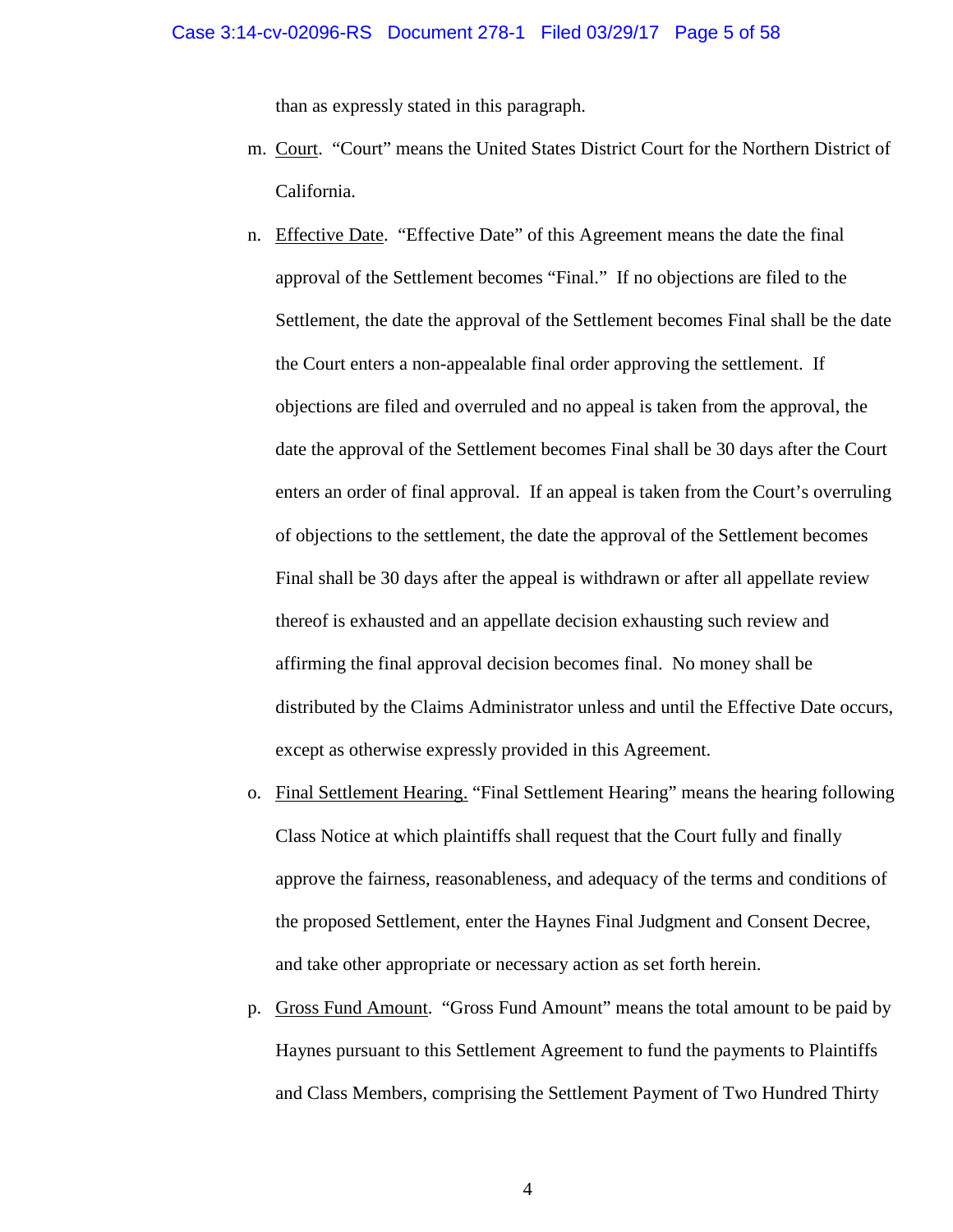Five Thousand Dollars and No Cents (\$235,000.00), as defined in this Agreement. As provided in this Agreement, if this Settlement is given final approval by the Court, Haynes's timely payment of the Gross Fund Amount plus Haynes's additional payment of the costs of notice and claims administration as set forth herein plus Haynes's payment of applicable employer payroll taxes as required by law, is intended to and shall settle all claims asserted in the Action between Class Representatives and Settlement Class Members on the one hand, and Haynes on the other, with the exception of the individual retaliation claim of plaintiff Guadalupe Salazar, which is being settled through a separate individual agreement. Under no circumstances shall Haynes be liable or responsible to Class Representatives, Settlement Class Members, or Class Counsel for any additional amounts pursuant to this agreement if this Settlement is given final approval by the Court. Upon the Effective Date, payment of the Gross Fund Amount shall be non-reversionary.

q. Haynes. "Haynes" means the Bobby O. Haynes, Sr. and Carole R. Haynes Family Limited Partnership, which is a limited partnership between Bobby Haynes, Sr., Carole R. Haynes, Bobby Haynes, Jr., and Michele Haynes Watts. Haynes has operated the following five franchised McDonald's restaurants from the beginning of the Class Period through the present: (1) 7300 Bancroft, Oakland, CA ("73rd"); (2) 6300 International Blvd., Oakland, CA ("64th"); (3) 2520 East 12th Street, Oakland, CA ("E. 12th"); (4) 9725 International Blvd., Oakland, CA ("98th"); and (5) 2208 MacArthur Blvd., Oakland, CA ("MacArthur"). Haynes operated the franchised McDonald's restaurant located at 8400 Edgewater Drive, Oakland, CA ("Walmart") from the beginning of the Class Period through January 2016, when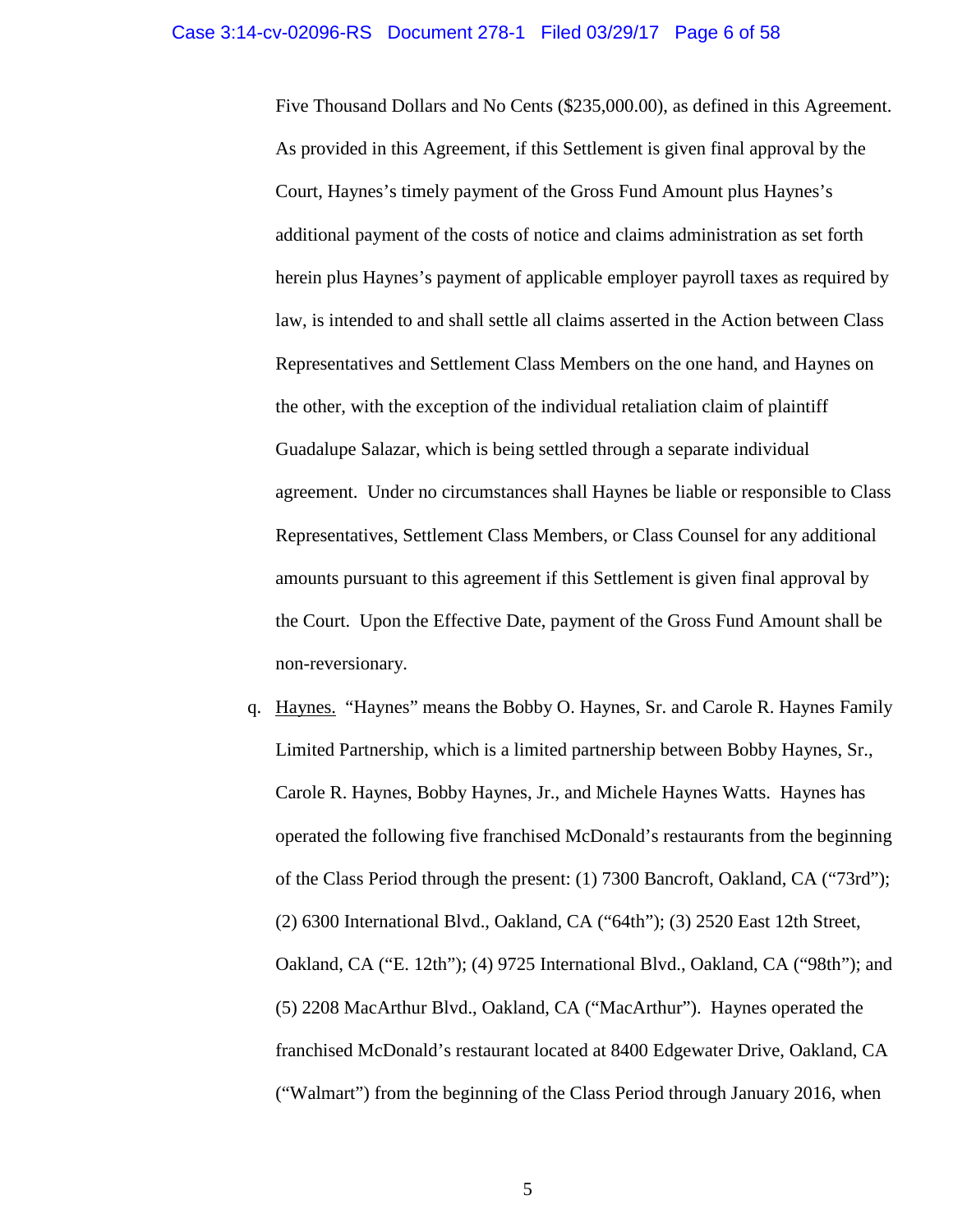## Case 3:14-cv-02096-RS Document 278-1 Filed 03/29/17 Page 7 of 58

that restaurant closed. Haynes operated the franchised McDonald's restaurants located at 640 Hegenberger Road, Oakland, CA ("Coliseum"), and 1287 Washington Street, San Leandro, CA ("Plaza"), from the beginning of the Class Period through August 2011, when operation of those restaurants was transferred to 4ATX Partnership and BJGO Partnership, respectively.

- r. Haynes Final Judgment and Consent Decree. "Haynes Final Judgment and Consent Decree" means the order (or orders) entered and filed by the Court that provide(s) final approval to this Agreement and the Settlement; order(s) the injunctive relief agreed upon herein; dismiss(es) the claims against Haynes with prejudice; dispose(s) of all issues and claims in this Action as to the Released Parties as provided in this Agreement; bar(s) Class Members who have received notice of the Settlement before the deadline for opting out and who have not validly opted out of this Settlement from asserting or reopening any claims settled or released through the releases contained herein; and award(s) and order(s) the payment of all required amounts pursuant to the terms of this Agreement including, to the extent approved by the Court, Class Counsel's attorneys' fees and costs, Class Representatives' service payments, payments to the California LWDA, and the payments to Settlement Class Members. The term "Haynes Final Judgment and Consent Decree" is intended to describe only the Court's concluding order; and the order entered by the Court need not be specifically titled "Haynes Final Judgment and Consent Decree."
- s. Net Fund Amount. The "Net Fund Amount" means the Gross Fund Amount, less all court-approved attorneys' fees and expenses, service awards, and California Labor Code Private Attorneys General Act ("PAGA") payments to the California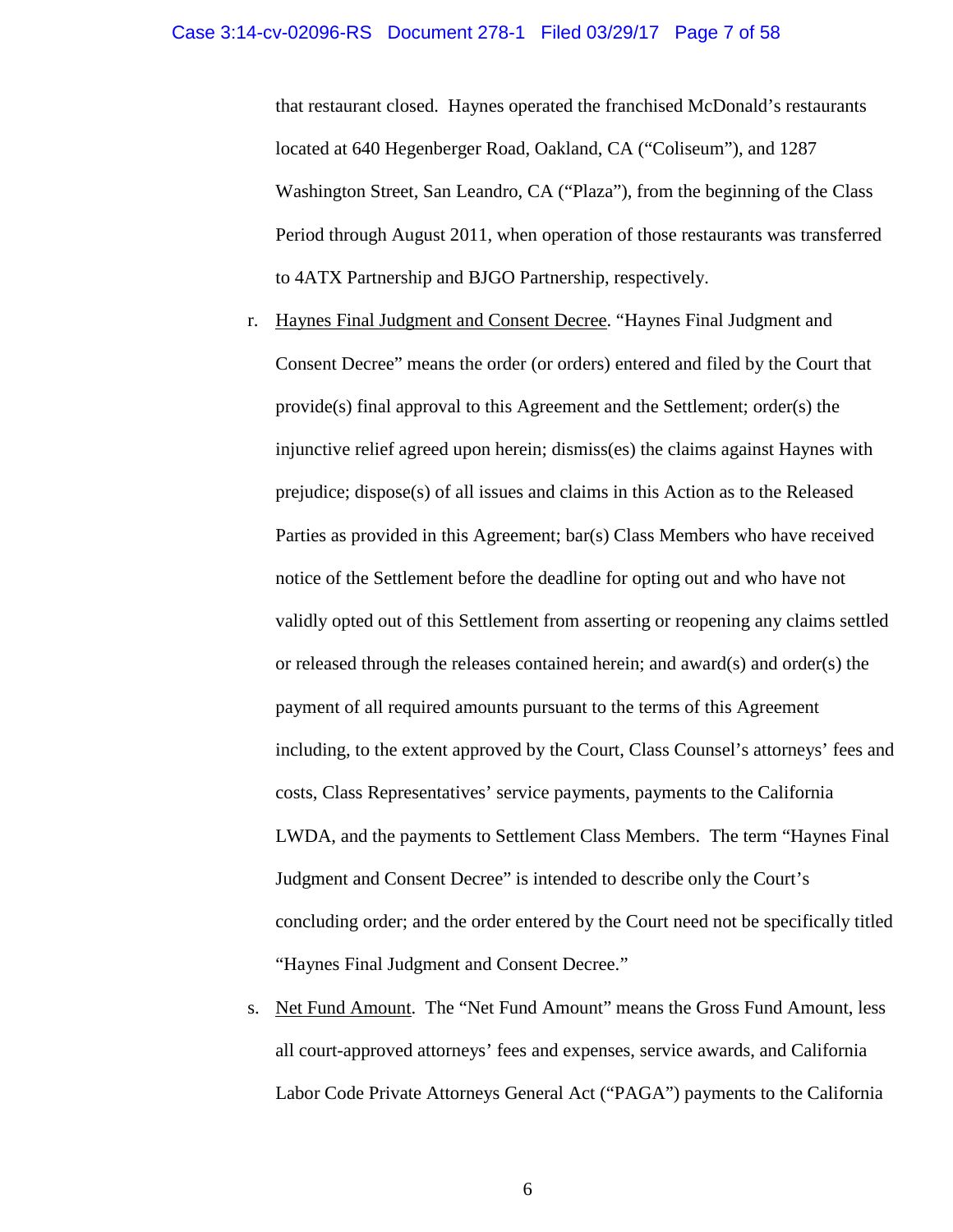Labor and Workforce Development Agency ("LWDA").

- t. Non-Settling Parties. "Non-Settling Parties" means Defendants McDonald's Corp., a corporation, McDonald's U.S.A., LLC, a limited liability company, and McDonald's Restaurants of California, Inc., a corporation (collectively, "McDonald's"), and any of their past, present, or future direct and/or indirect officers, directors, managers, employees, agents, dbas, representatives, attorneys, insurers, partners, investors, shareholders, members, parent companies, subsidiaries, affiliates, divisions, companies, predecessors, successors, assigns and any other entity acting by, through, or in concert with any of them, and any other entity or person that is or becomes a party in the Action alleged to be liable to Class Members, other than Class Members and the Released Parties. In the event of any conflict between the application of this definition and that of "Released Parties," the definition of Released Parties shall control in order to give effect to the releases of Haynes and Haynes's related parties.
- u. PAGA Limitations Period. "PAGA Limitations Period" shall mean the period beginning on March 12, 2013 and ending on March 31, 2016.
- v. Parties. "Parties" shall mean the parties to the Agreement, specifically, the Class Representatives, individually and on behalf of all Class Members, and Haynes.
- w. Preliminary Approval Order. "Preliminary Approval Order" means the order entered and filed by the Court that preliminarily approves the terms and conditions of this Agreement, including without limitation the manner and content of providing notice to the Class.
- x. Released Parties. "Released Parties" means Bobby O. Haynes, Sr. and Carole R. Haynes Family Limited Partnership d/b/a/ McDonald's ("Haynes"), Bobby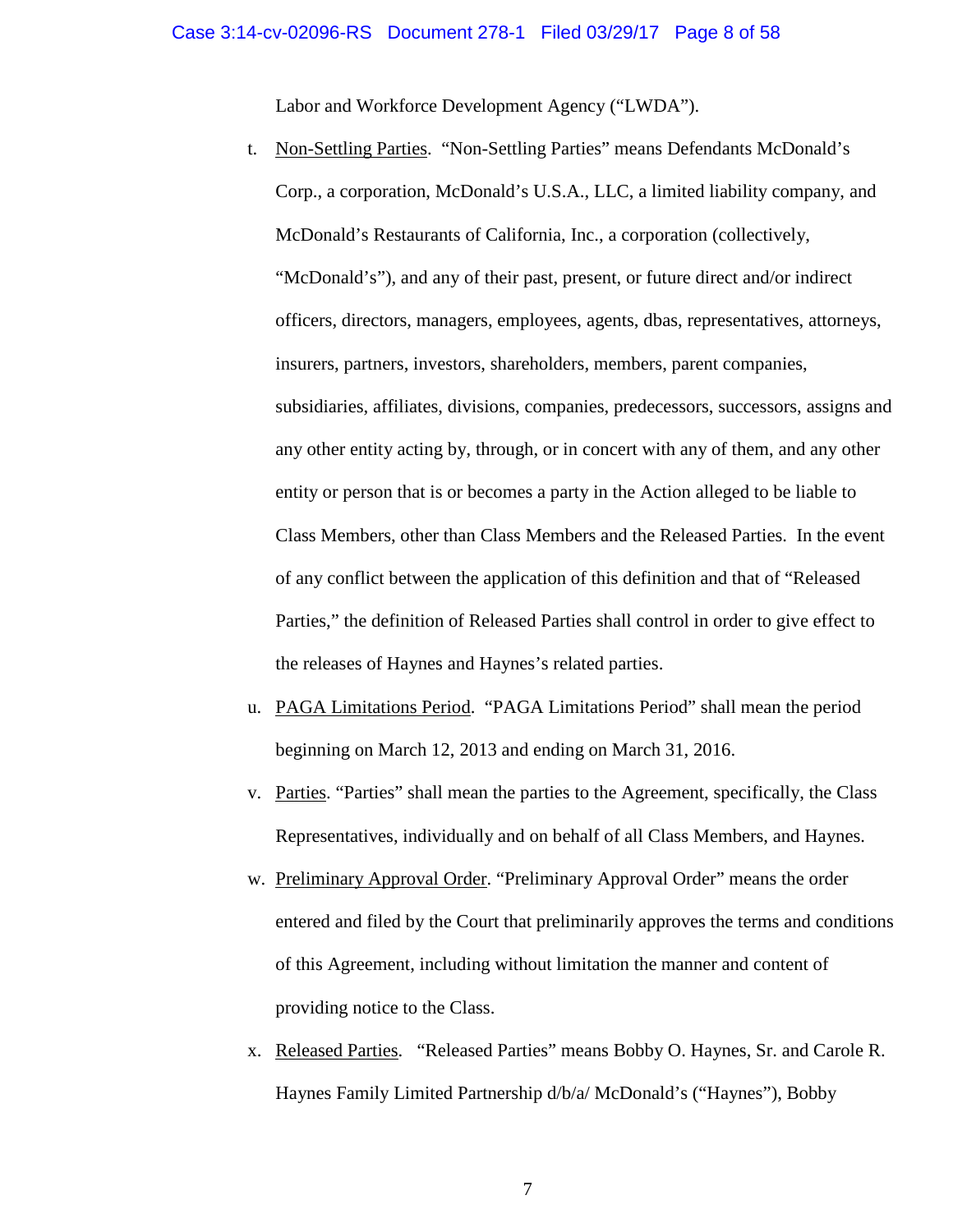Haynes, Sr., Carole R. Haynes, Bobby Haynes, Jr., Michele Haynes Watts, BJGO Partnership, 4ATX Partnership, and Haynes's past and present affiliated companies, parents, subsidiaries, related companies and business concerns, and each of them, as well as each of their past and present insurers, partners, trustees, directors, shareholders, officers, members, managers, owners, agents, attorneys, servants, supervisors, vendors, payroll companies, accountants, principals, and employees, past and present, and the spouses, children, and heirs of Bobby Haynes, Sr., Carole R. Haynes, Bobby Haynes, Jr., and Michele Haynes Watts; *except that* "Released Parties" shall not include McDonald's, any other defendant in the Action, Golden Arch, Inc., or any alleged joint employer, co-conspirator, aider, abettor, principal, or agent of any other defendant, whether named in the current complaint or any future complaint in this matter, other than the Released Parties as defined in this paragraph.

- y. Restaurants. "Restaurants" means the eight franchised McDonald's restaurants in California owned and/or operated by Haynes, 4ATX Partnership, or BJGO Partnership at any time during the Class Period, located at: (1) 7300 Bancroft, Oakland, CA ("73rd"); (2) 6300 International Blvd., Oakland, CA ("64th"); (3) 2520 East 12th Street, Oakland, CA ("E. 12th"); (4) 9725 International Blvd., Oakland, CA ("98th"); (5) 2208 MacArthur Blvd., Oakland, CA ("MacArthur"); (6) 8400 Edgewater Drive, Oakland, CA ("Walmart"); (7) 640 Hegenberger Road, Oakland, CA ("Coliseum"); (8) 1287 Washington Street, San Leandro, CA ("Plaza").
- z. Settled Claims. "Settled Claims" means any and all claims for relief, demands, causes of action, and appeals of any kind whether known or unknown, which a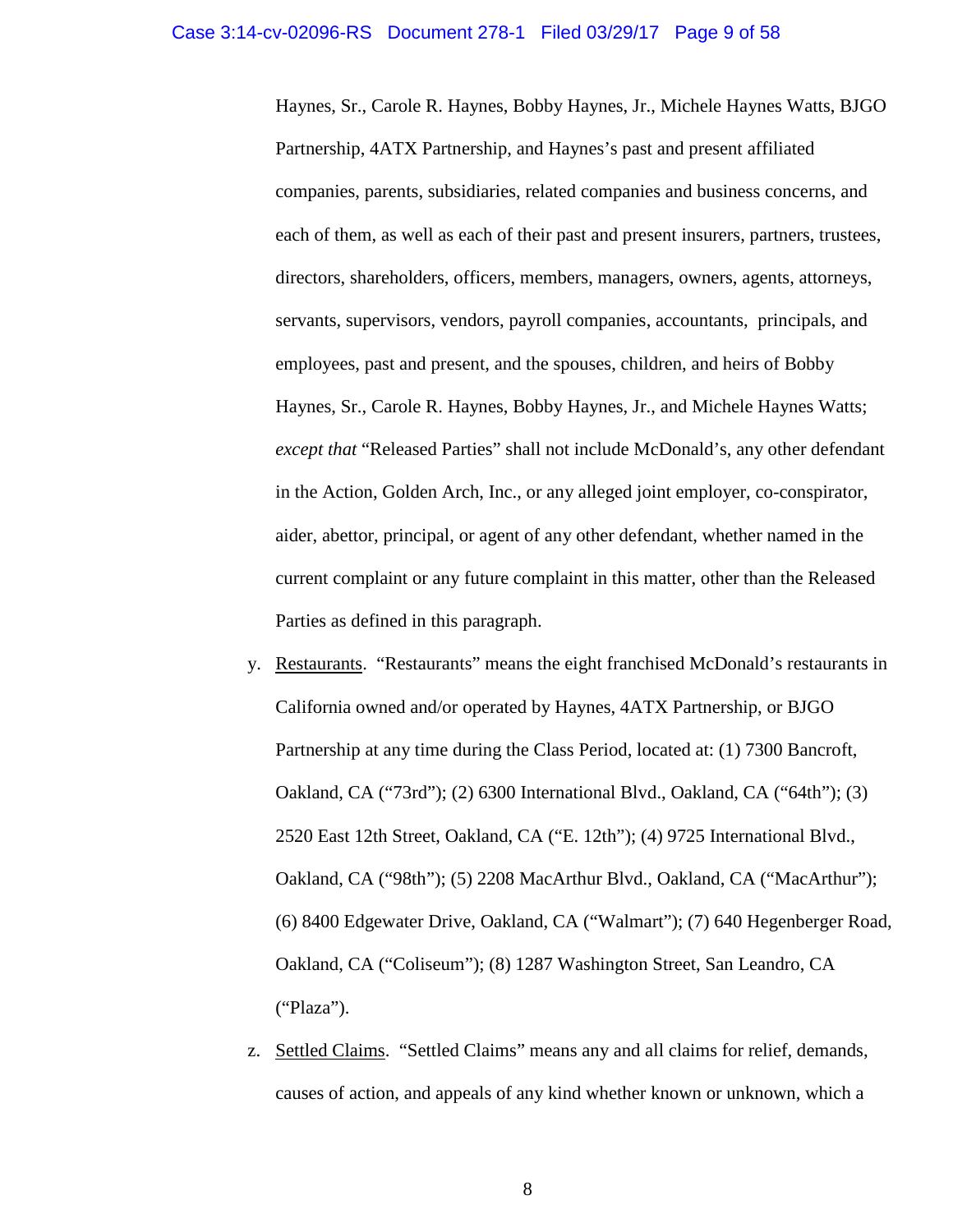## Case 3:14-cv-02096-RS Document 278-1 Filed 03/29/17 Page 10 of 58

person has had, now has, or may have in the future against the Released Parties or any of them that are alleged in the Action or that arose out of or relate to the facts, acts, transactions, occurrences, events, or omissions alleged in the Action, and which arose on or before March 31, 2016; *except* "Settled Claims" does not include the individual retaliation claim of plaintiff Guadalupe Salazar alleged in the Action, which has been settled through a separate individual settlement agreement. "Settled Claims" includes all types of relief available for the claims of relief described in the preceding sentence, including, without limitation, any claims for unpaid wages, unpaid overtime, unpaid premium pay, damages, reimbursement, restitution, losses, penalties, fines, liens, attorneys' fees, costs, expenses, debts, interest, injunctive or declaratory relief, chargebacks, liquidated damages or similar relief. The Haynes Final Judgment and Consent Decree shall cover and bar each and every Settlement Class Member from asserting any Settled Claims in the future against the Released Parties or any of them.

- aa. Settlement. "Settlement" shall refer to this Agreement to settle the claims as set forth and embodied in this Agreement.
- bb. Settlement Class/Settlement Class Member(s). "Settlement Class Member" means and includes each Class Member who receives notice of this Settlement, through receipt or review of the Class Notice, before the deadline for opting out of the Settlement has expired, and who does not validly opt out of this Settlement as set forth herein, and "Settlement Class" means the class of all Settlement Class Members. An individual will be presumed not to have received notice of this Settlement before the deadline for opting out (and thus to not be a Settlement Class Member) if both (i) and (ii) below are true: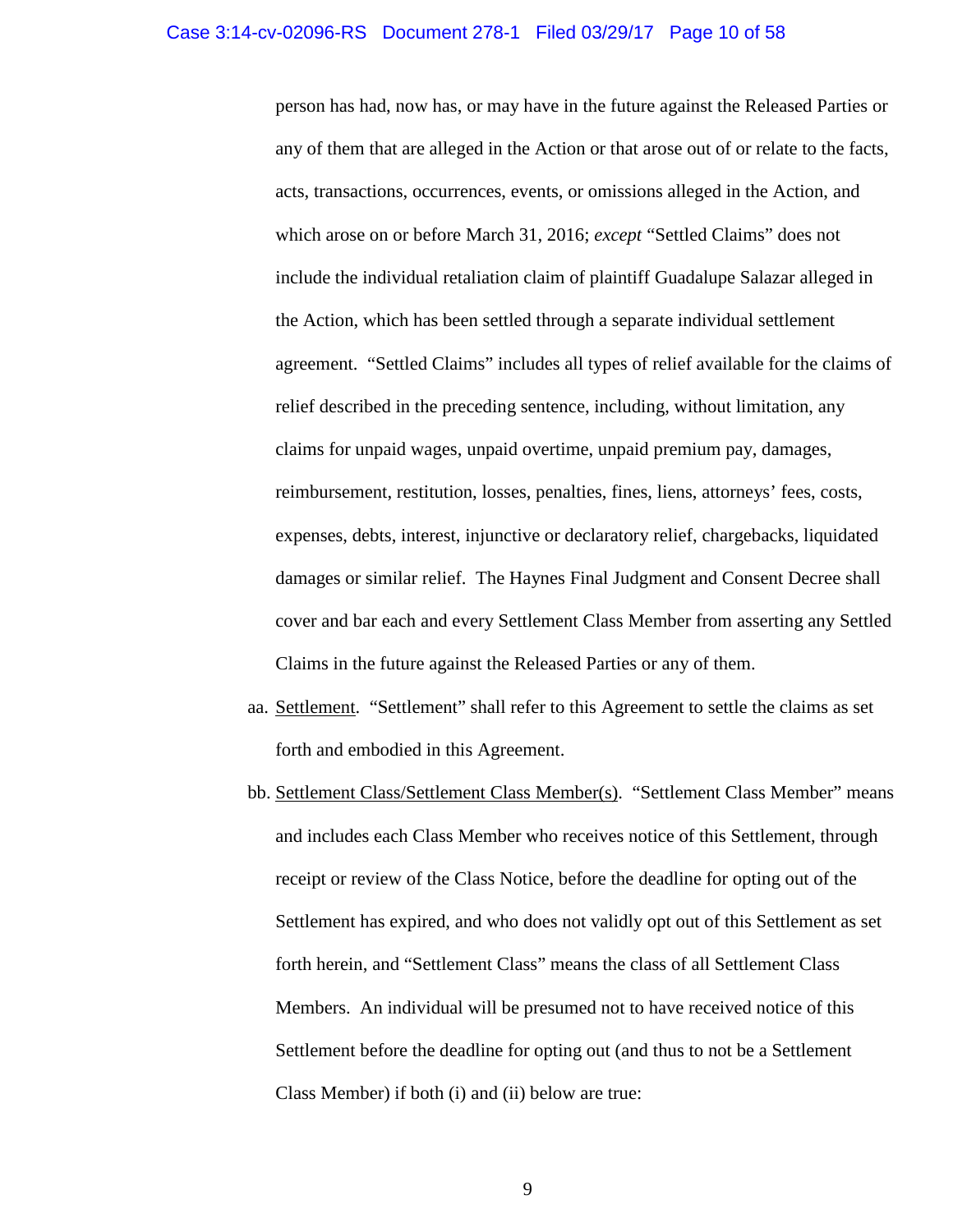## Case 3:14-cv-02096-RS Document 278-1 Filed 03/29/17 Page 11 of 58

- i. Either:
	- 1. The Claims Administrator does not send a Class Notice to the individual and the individual does not submit a timely Claim Form; or
	- 2. The Class Notice sent to the individual are returned as undeliverable or addressee unknown, and the individual does not submit a timely Claim Form; and
- ii. The individual states under penalty of perjury that the individual did not receive notice of the Settlement before the deadline for opting out, and the individual does not cash any check sent to the individual as part of the distribution(s) of Settlement Payment funds provided for in this Agreement.
- cc. Settlement Payment. "Settlement Payment" means the total payment of Two Hundred Thirty Five Thousand Dollars and No Cents (\$235,000.00) to be paid by Haynes in the time and manner set forth in this Agreement and to be included in the Gross Fund Amount.

# **II. RECITALS**

2. This class and representative action was filed on March 12, 2014, and a First Amended Complaint was filed on November 7, 2014, asserting 12 classwide claims for relief, including *inter alia* claims for unpaid wages, minimum wage and overtime claims, and claims for failure to provide legally required timely meal periods and rest breaks, failure to maintain required records and provide accurate itemized wage statements, failure to indemnify employees for necessary business expenditures, negligence, unfair and unlawful business practices, PAGA penalties, and declaratory judgment, and one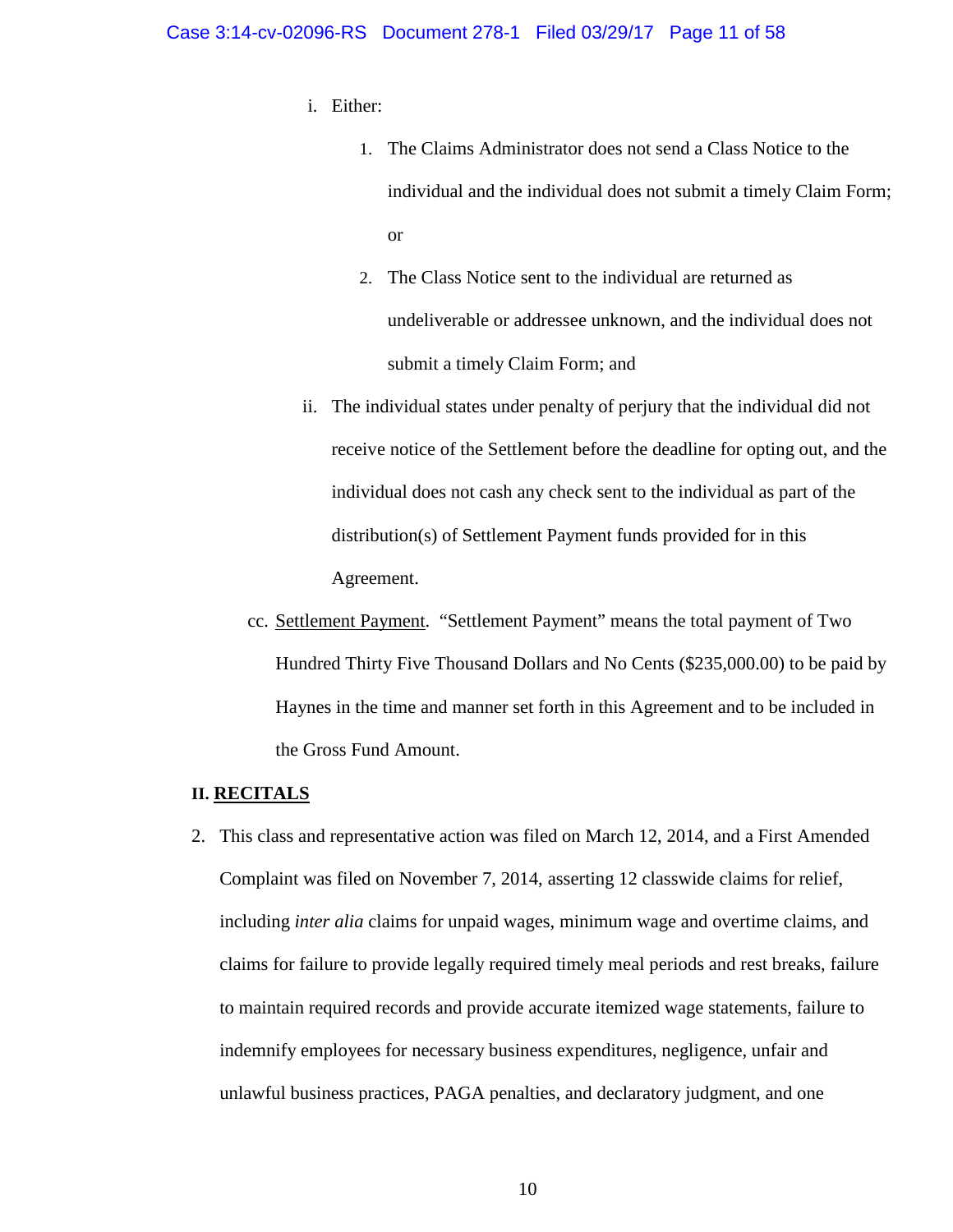#### Case 3:14-cv-02096-RS Document 278-1 Filed 03/29/17 Page 12 of 58

individual claim for relief on behalf of plaintiff Salazar alleging retaliation, all in connection with their employment by defendants at Haynes's franchised Restaurants. Plaintiffs' First Amended Complaint named as defendants McDonald's Corp., a corporation; McDonald's U.S.A., LLC, a limited liability company; McDonald's Restaurants of California, Inc., a corporation; Bobby O. Haynes Sr. and Carole R. Haynes Family Limited Partnership d/b/a McDonald's, a limited partnership; and Does 1 through 100, inclusive.

- 3. The parties and the McDonald's defendants have engaged and are continuing to engage in ongoing discovery. On February 12 and 17, 2016, Plaintiffs and Haynes filed joint discovery dispute letters. On February 25, 2016, the Court issued a Discovery Order documenting Haynes' commitment to provide certain discovery and ordering Haynes to provide additional specified discovery. McDonald's filed a motion for summary judgment on May 6, 2016. The Court issued an Order granting in part and denying in part McDonald's motion for summary judgment on August 16, 2016. McDonald's filed a motion to deny class certification and strike representative PAGA claims on September 23, 2016. Plaintiffs filed a motion for class certification on September 30, 2016. On January 5, 2017, the Court denied plaintiffs' motion for class certification on grounds that plaintiffs' ostensible agency theory could not be tried on a class basis.
- 4. Without admitting or conceding any liability or damages, Haynes has entered into this Settlement to fully, finally, and forever resolve this litigation as to the claims asserted between the Parties.
- 5. After extensive investigation, discovery, several formal mediation sessions under the auspices of U.S. Magistrate Judge Jacqueline Scott Corley, and arms-length settlement negotiations, including plaintiffs' expert forensic accountant's review of Haynes's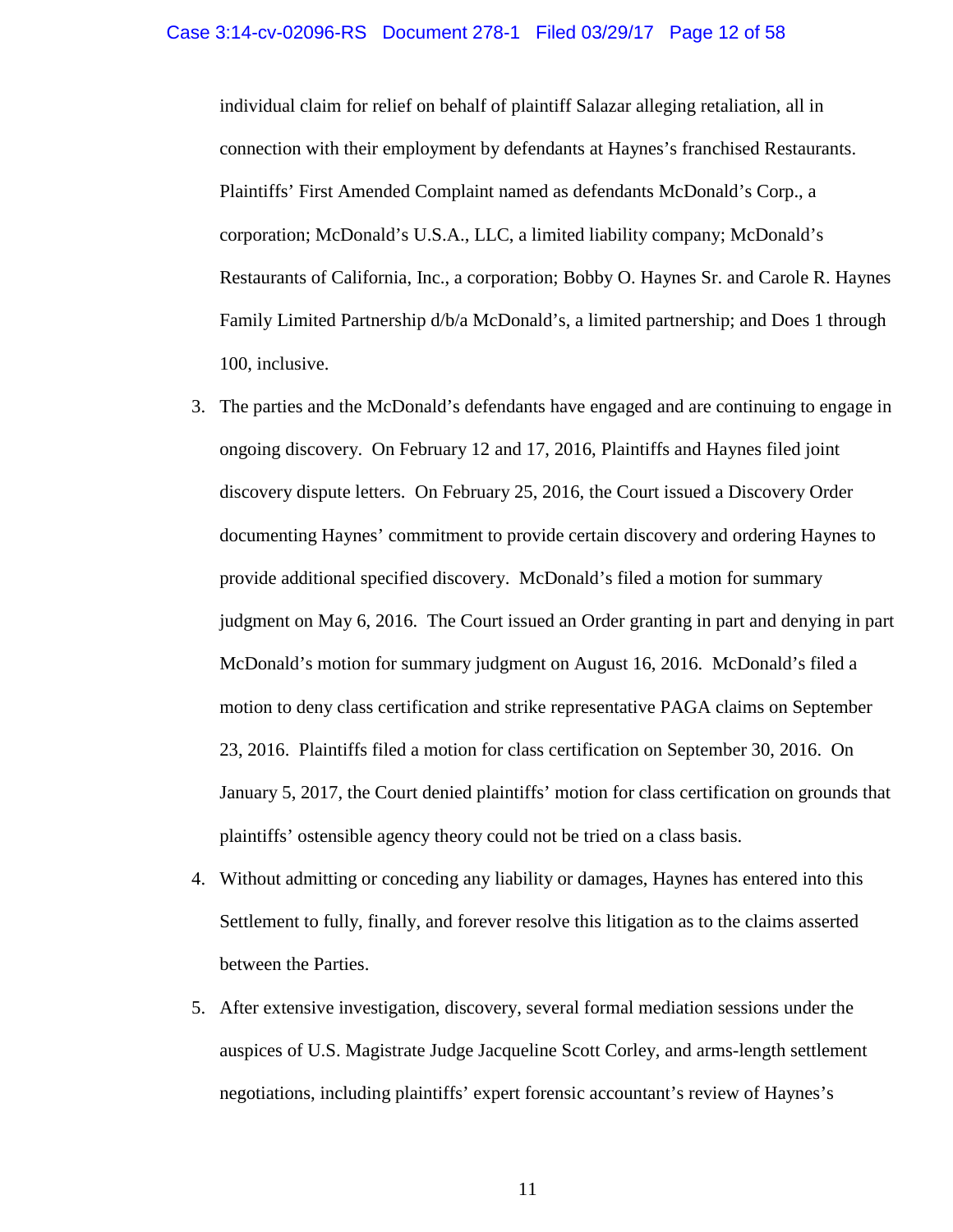Confidential Financial Documents and follow-up discussions between the parties' respective accountants, the Class Representatives and Class Counsel have concluded that the terms of the Settlement are fair, reasonable, and adequate, that the Settlement constitutes a good-faith settlement under California law, and that settlement on these terms is in the best interest of the Class Members in light of all known facts and circumstances, including the risks of continuing litigation, defenses asserted in the case, and Haynes's financial condition. A material factor affecting the amount of the Gross Fund Amount is Haynes' financial condition as set forth in documents reviewed by Plaintiffs, including three years of tax returns, unaudited profit-and-loss statements, and other materials.

- 6. As part of the preliminary and final settlement approval proceedings, the Released Parties will not object to an *in camera* submission to the Court of the Confidential Financial Documents reflecting Haynes's financial condition upon which Plaintiffs relied in reaching this Settlement and other supporting documentation. No document reviewed *in camera* may be made part of the record in this matter, or admitted as evidence, unless filed under seal.
- 7. This Agreement shall become enforceable in accordance with its terms upon its execution by: (a) one or more Class Representatives; (b) Class Counsel on behalf of the Class Representatives and the Class (approved as to form); (c) Haynes, by and through an authorized representative; and (d) Haynes's counsel (approved as to form). The Parties intend this agreement to be admissible and binding, but fully understand that no settlement can be effectuated on behalf of the Plaintiffs or the Class without the final approval of the Court in this Action.
- 8. Subject to the Federal Rules of Civil Procedure, applicable case law, and any court-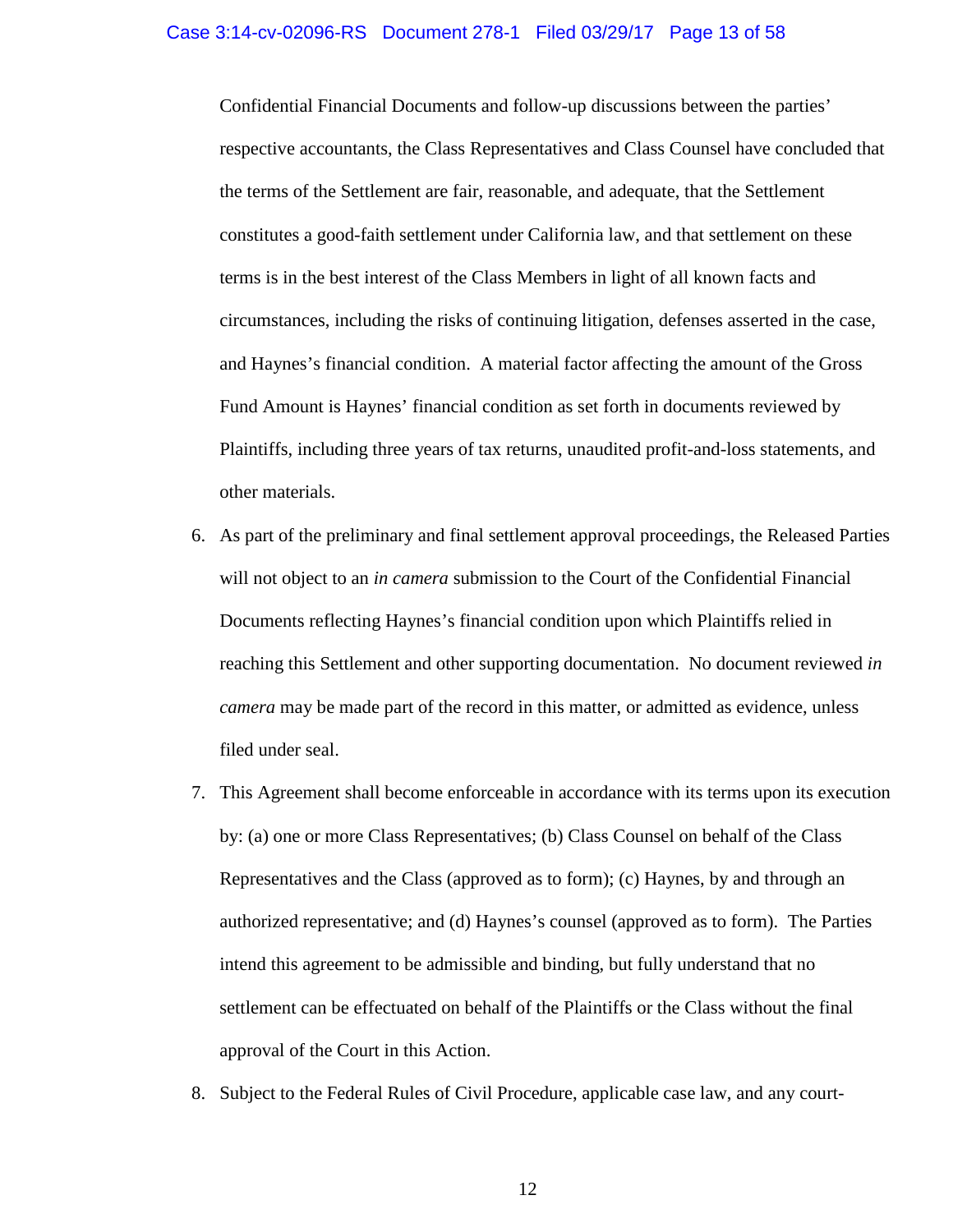imposed limitations on discovery in this case, the Parties shall cooperate in providing permitted and relevant discovery, including by agreeing to produce witnesses subject to their control for deposition or trial upon agreement at a reasonable place, date, time and duration. In addition, as part of this settlement, Haynes agreed to comply with the February 25, 2016 Discovery Order in this case, to provide Electronically Stored Information to Plaintiffs from Bobby Haynes, Sr., Bobby Haynes, Jr., and Michele Haynes-Watts, to provide Plaintiffs the same time punch hours, and pay data and documents for the Coliseum and Plaza stores that Haynes previously produced for six other stores, and to make Bobby Haynes, Sr., Bobby Haynes, Jr., and Michele Haynes-Watts available for deposition in a timely manner. Haynes warrants that it has provided all of this agreed-upon discovery.

9. If any other class settlement is reached in this Action before the Effective Date of this Agreement, the Parties to this Settlement shall cooperate in good faith in attempting to coordinate settlement timelines and distribution schedules to minimize costs and promote the efficient administration of the settlements.

NOW THEREFORE, in consideration of the recitals listed above and the promises, releases, and warranties set forth below, and with the intent to be legally bound and to acknowledge the sufficiency of the consideration and undertakings set forth herein, the Class Representatives, individually and on behalf of the Class Members, on the one hand, and Haynes, on the other hand, agree that the Action shall be, and is finally and fully compromised and settled as to the Released Parties, on the terms and conditions set forth herein:

# **III. PRELIMINARY APPROVAL, CLASS NOTICE, CLAIMS PROCESS, AND FINAL SETTLEMENT HEARING, AND EFFECTIVE DATE**

10. Procedures. As part of this Agreement, the Parties agree to the following procedures for obtaining the Court's preliminary approval of the Settlement, certifying the Class for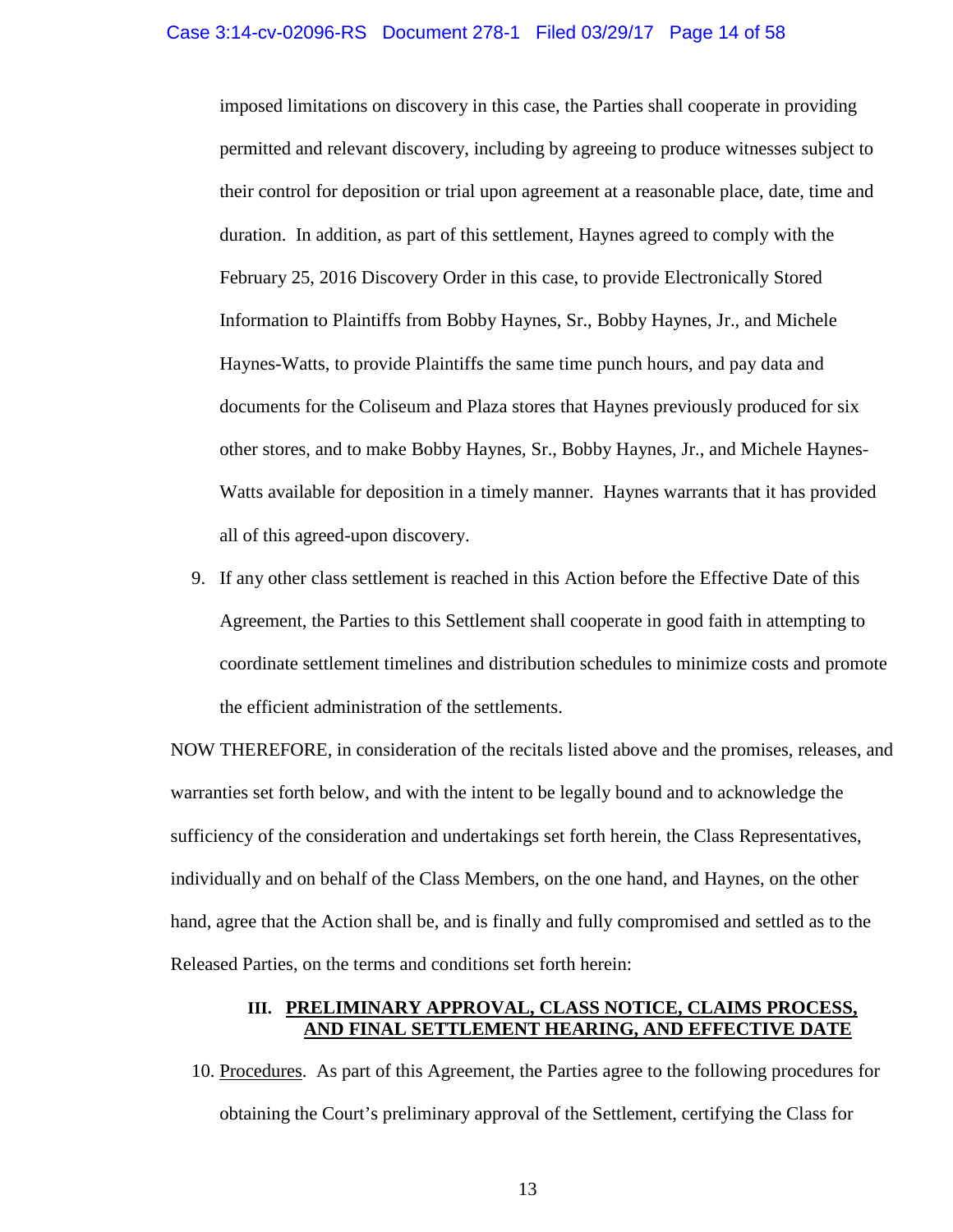purposes of settlement, notifying Class Members, obtaining final Court approval of the Settlement, and administering the Settlement.

- 11. Stipulation to Class Certification for Settlement Purposes. For purposes of this settlement only, the Parties stipulate that a class comprising all Class Members may be certified under Rule 23 of the Federal Rules of Civil Procedure, and that all of the prerequisites for establishing class certification for this purpose have been met.
- 12. Request for Preliminary Approval Order. For purposes of implementing this Agreement, the Parties shall request that the Court enter a Preliminary Approval Order, preliminarily approving the proposed settlement, certifying the Class for settlement purposes only, approving notice, and setting a date for the Final Settlement Hearing. The requested Preliminary Approval Order shall provide for notice of the Settlement to be sent to Class Members as specified herein.
- 13. Preliminary Approval of Settlement. Promptly after execution of this Agreement, Class Representatives shall file a motion in the Action requesting that the Court enter the Preliminary Approval Order. The requested Preliminary Approval Order shall:
	- a. Preliminarily approve the proposed Settlement and this Agreement;
	- b. Approve the plan for the dissemination of notice to Class Members under this Agreement, including the form of the Class Notice and Claim Form;
	- c. Approve the procedures for distribution of payments to Class Members under this Agreement;
	- d. Approve the procedures for Class Members to submit Claim Forms or to opt out of the Settlement, including by setting a deadline for Class Members to submit Claim Forms or requests to opt out;
	- e. Approve the procedure for Class Members to object to the Settlement, including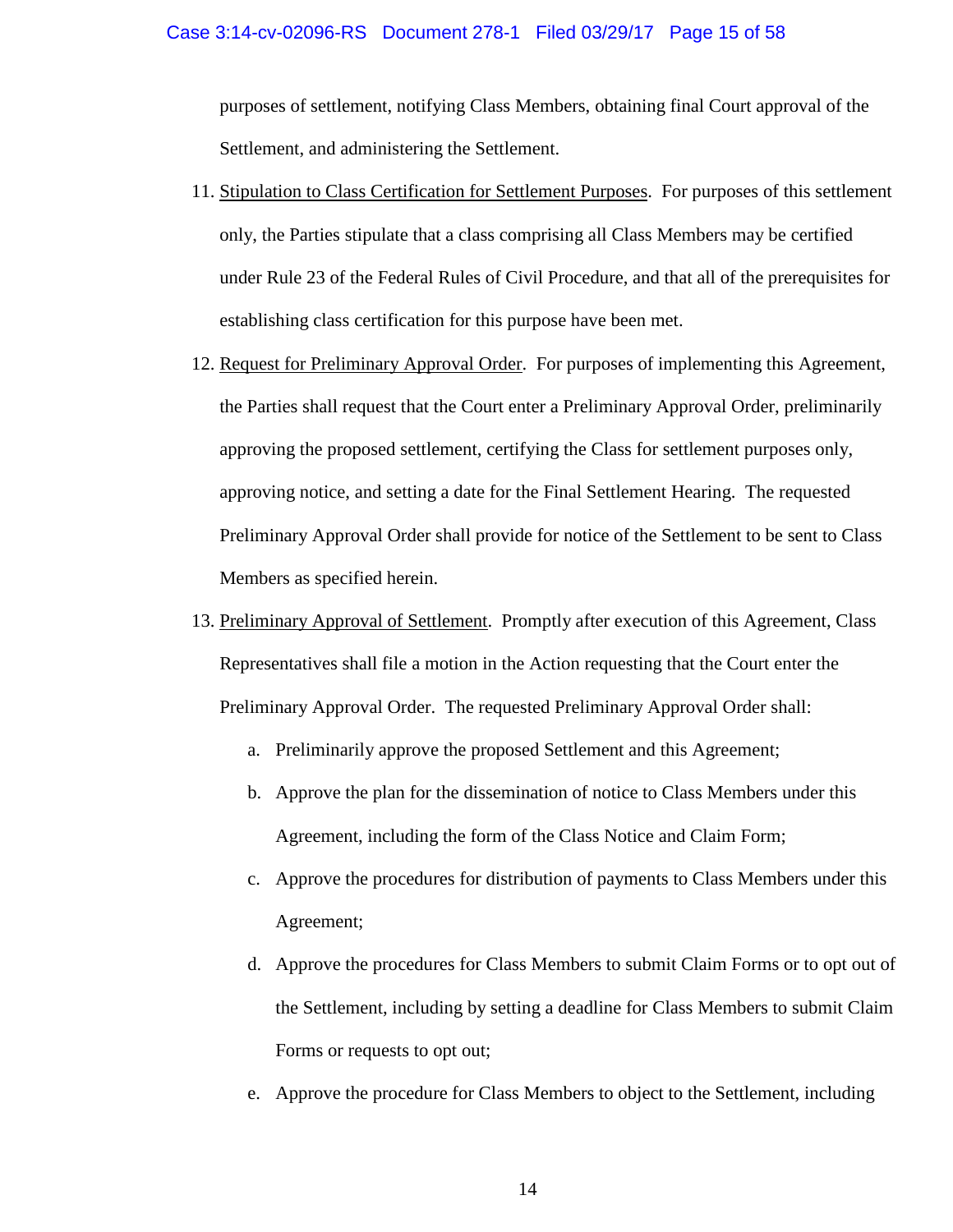by setting a deadline for Class Members to submit such objections; and

- f. Schedule the Final Settlement Hearing for final approval of this Settlement and entry of the Haynes Final Judgment and Consent Decree;
- 14. Motion for Preliminary Approval and Further Relief. Haynes shall not oppose Class Counsel's motion for preliminary approval of the Settlement, provided such motion and supporting papers are consistent with the terms of this Agreement. The Parties acknowledge and agree that as a result of the Settlement, some portion of the Class Members' remaining claims that are asserted in, arise from, or relate to the claims asserted in the Action, including, without limitation, such claims against Non-Settling Parties, may be subject to reduction, compromise, and/or offset as a result of this Settlement, with the method, allocation, amount, or value of any reduction, compromise, and/or offset of the Settlement to be determined as the Court deems appropriate, based on applicable law, in connection with the Action. Subject to any offset(s) the Court may determine is required by applicable law, this Agreement shall not otherwise preclude any Class Members from continuing to pursue any claims against any Non-Settling Party.
- 15. Notice of Settlement to Appropriate Government Officials. Within ten (10) calendar days after the filing of a motion for preliminary approval of the Settlement with the Court, the Claims Administrator shall provide appropriate notice of the Settlement to appropriate state and federal officials in conformity with the Class Action Fairness Act.
- 16. Class Notice. Notice of the Settlement shall be provided to Class Members. The Parties believe and agree that the following procedures for disseminating such notice provide the best practicable notice to Class Members.
	- a. The Claims Administrator shall be responsible for preparing, printing, and mailing to all Class Members an individualized version of the Class Notice as approved by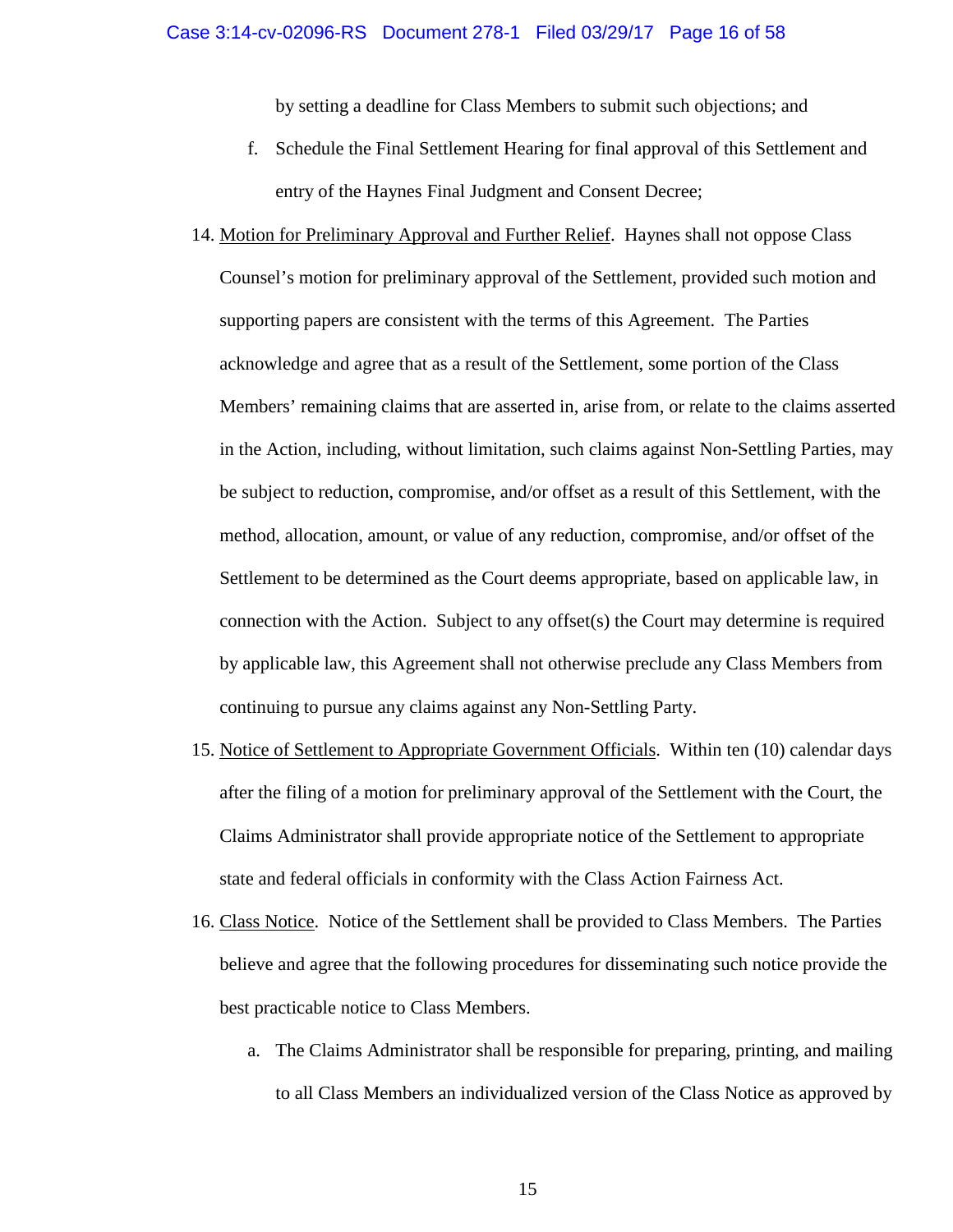#### Case 3:14-cv-02096-RS Document 278-1 Filed 03/29/17 Page 17 of 58

the Court and any such other materials as may be required to be distributed, including a Claim Form for individuals claiming to be Class Members who request such a Form, all as approved and directed by the Court.

b. Not later than fifteen (15) business days after the Court's entry of a Preliminary Approval Order, and to the greatest extent possible based on existing and obtainable information, Haynes shall provide to the Claims Administrator, in electronic form, a spreadsheet (the "Putative Class List") that contains the name, telephone number, social security number, last known mailing address and email address, and starting and ending employment dates during the Class Period (including multiple starting and ending employment dates if applicable) of every Class Member, as updated to include the most current information available to Haynes. Haynes shall meet and confer with the Claims Administrator regarding the format of said spreadsheet, and shall cooperate to provide any additional information the Claims Administrator may request that is reasonable and necessary for the purpose of providing Class Notice, allocating and distributing the Gross Fund Amount, and otherwise administering this Agreement. The Claims Administrator shall provide Class Counsel with a copy of the Putative Class List, but shall delete social security numbers before doing so. The contact information in the Putative Class List shall be treated as Highly Confidential pursuant to the stipulated protective order entered in the Action. The parties will ask the Court to determine in its Order of Preliminary Approval whether to impose any other limitation on Class Counsel's use of the contact information in the Putative Class List. Haynes asserts that Class Counsel should be permitted to use information from the Putative Class List to contact Class Members who are current Haynes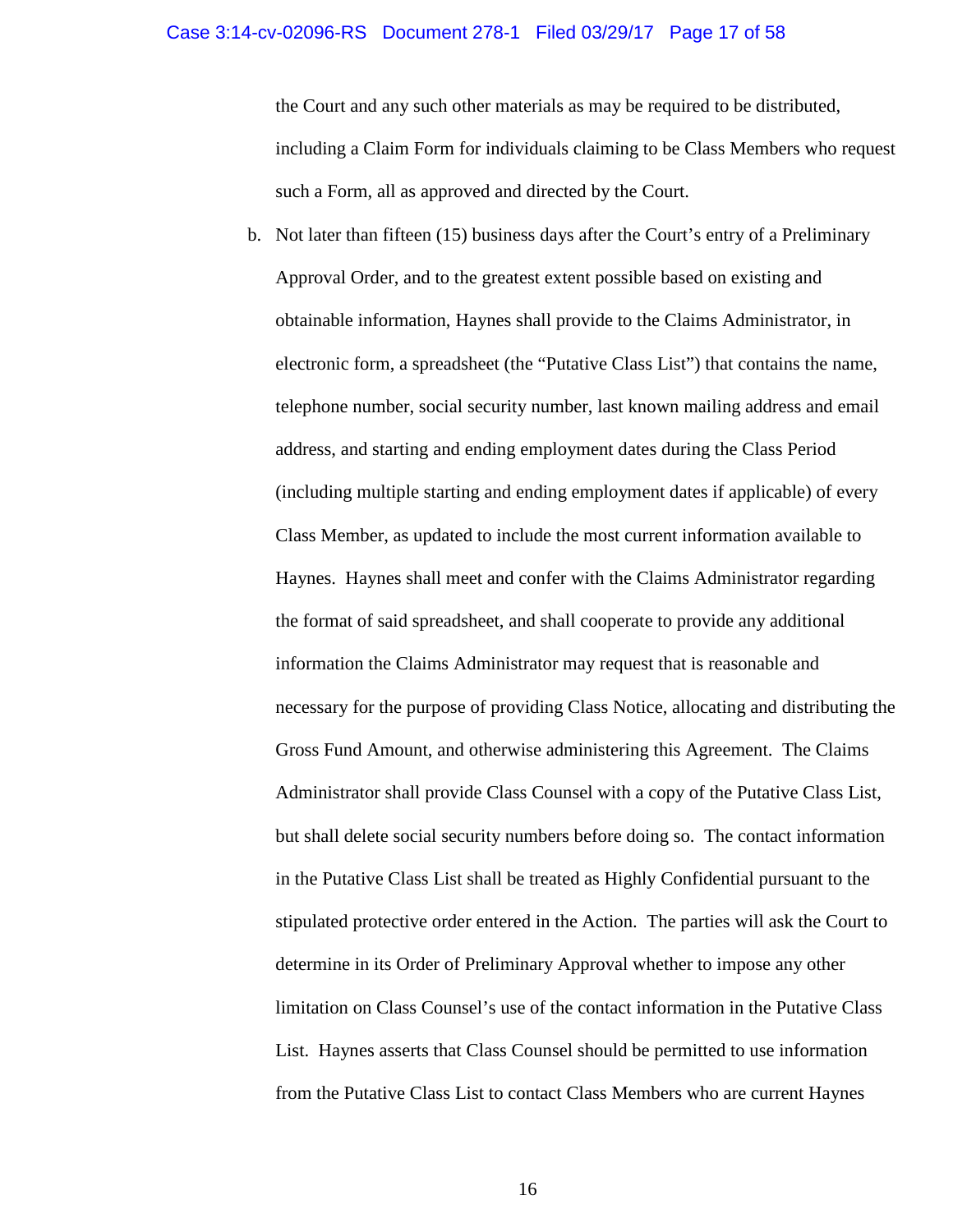employees regarding only administration of this settlement. Plaintiffs assert that no further limitation beyond the Highly Confidential designation under the Protective Order is appropriate, that imposing any such limitation would inappropriately hamper Class Counsel's role and duties to class members, and that the Court has already resolved this issue by ordering in the February 25, 2016 Discovery Order (Docket No. 76) that Haynes produce to plaintiffs a full class list with contact information without imposing any limitations on use of that information beyond the confidentiality designations permitted by the Protective Order. Haynes represents that it agreed to comply with the Discovery Order (Docket No. 76) and that it has so complied, but asserts that the Discovery Order does not resolve the issue of whether additional limitations should be placed on Class Counsel's use of the contact information in the Putative Class List that will be provided as part of this settlement. Until the Court issues a Preliminary Approval Order, the parties agree that the contact information in the Putative Class List will be limited solely for the purpose of administration of this settlement.

- c. Based on the information provided in the Putative Class List and the Plan of Allocation set forth herein, the Claims Administrator shall promptly calculate an Estimated Settlement Amount for every Class Member, to be included in the individualized Notice to be sent to that Class Member, and shall prepare and email a spreadsheet setting forth those calculations to Class Counsel and Haynes's counsel no fewer than two days before mailing the Class Notice to Class Members.
- d. Not later than ten (10) business days after receipt of the information described in subsection (b) above, the Claims Administrator shall mail the Class Notice to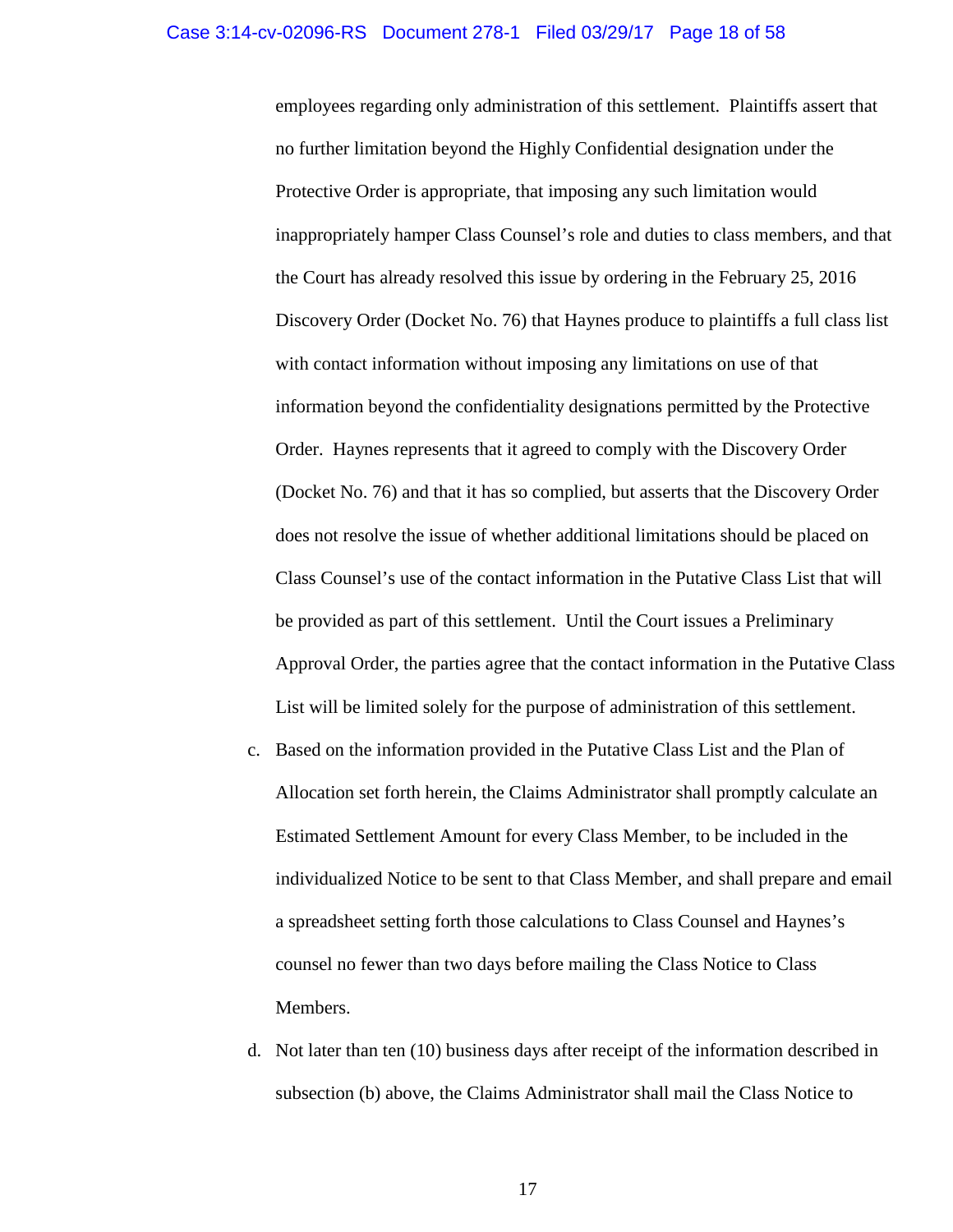# Case 3:14-cv-02096-RS Document 278-1 Filed 03/29/17 Page 19 of 58

every individual on the Putative Class List whose address information is known. This mailing shall be sent by first-class U.S. mail, postage pre-paid. Before mailing the Class Notice, the Claims Administrator shall run the Putative Class Member addresses through the U.S. Postal Service's Change of Address Database and update any addresses accordingly. Any returned envelopes from the initial mailing with forwarding addresses shall be used by the Claims Administrator to re-mail the Class Notice. Not later than (10) business days after receipt of the Putative Class List, the Claims Administrator shall also email a copy of the Class Notice to all Putative Class Members whose email addresses are known. The Claims Administrator will track and report all "bounce back" emails, but shall be under no obligation to search for different email addresses.

- e. Except as otherwise provided herein, the Class Notice:
	- i. Shall state that the deadline for submitting any objection to the Settlement or for opting out of the Settlement shall be seventy-five (75) calendar days after the postmark date of the initial mailing of Class Notices, and that for Class Members who are required to submit Claim Forms, the deadline for submitting a Claim Form shall be seventy-five (75) calendar days after such postmark date;
	- ii. Shall state the recipient's Estimated Settlement Amount, as calculated by the Claims Administrator;
	- iii. Shall inform the recipient of the need to provide updated contact information to the Claims Administrator until such time as all settlement funds have been distributed;
	- iv. Shall include a summary of the release and waiver of claims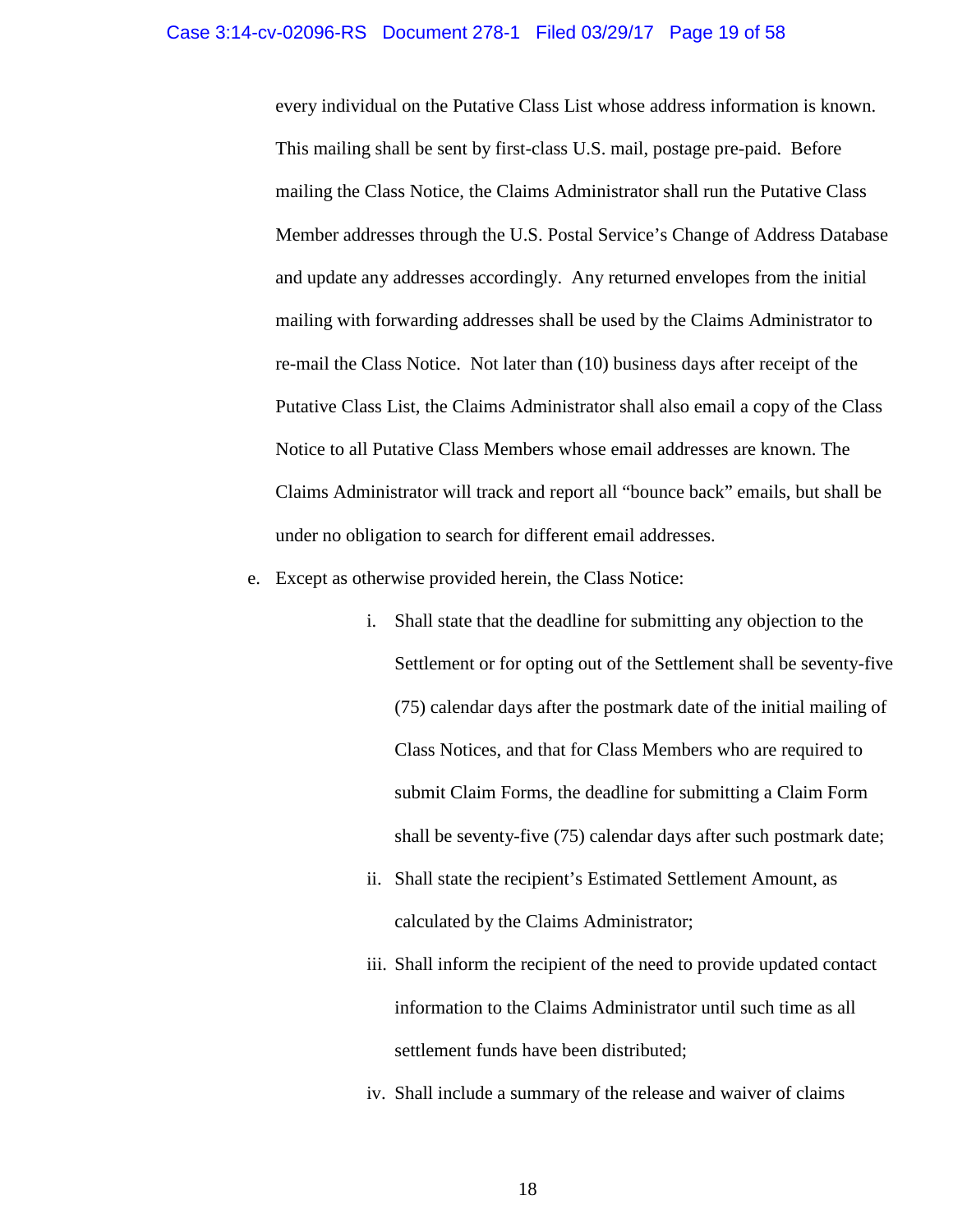#### Case 3:14-cv-02096-RS Document 278-1 Filed 03/29/17 Page 20 of 58

against the Released Parties, and shall inform the recipient that any Class Member who receives notice of the Settlement before the deadline for opting out and who does not opt out shall be deemed to have released all covered claims against the Released Parties;

- v. Shall explain that no Claim Form will be required from any individual on the Putative Class List to whom a Class Notice is sent unless the Class Notice sent by U.S. mail is returned to the Claims Administrator as undeliverable or addressee unknown, without forwarding information, and shall explain that a Class Member who receives an email version of the Class Notice but does *not* receive a hard copy of the Class Notice through the U.S. mail shall *not* be eligible to share in the settlement funds *unless* that individual submits a Claim Form to the Claims Administrator no later than seventy-five (75) calendar days after the postmark date of the initial mailing of Class Notices; and
- vi. Shall explain that a Class Member who is not identified on the Putative Class List or whose Class Notice sent by U.S. mail is returned to the Claims Administrator as undeliverable or addressee unknown without forwarding information shall *not* be eligible to share in the settlement funds *unless* that individual submits a Claim Form to the Claims Administrator no later than seventy-five (75) calendar days after the postmark date of the initial mailing of Class Notices.
- f. The Claims Administrator shall send Claims Forms upon request to any individual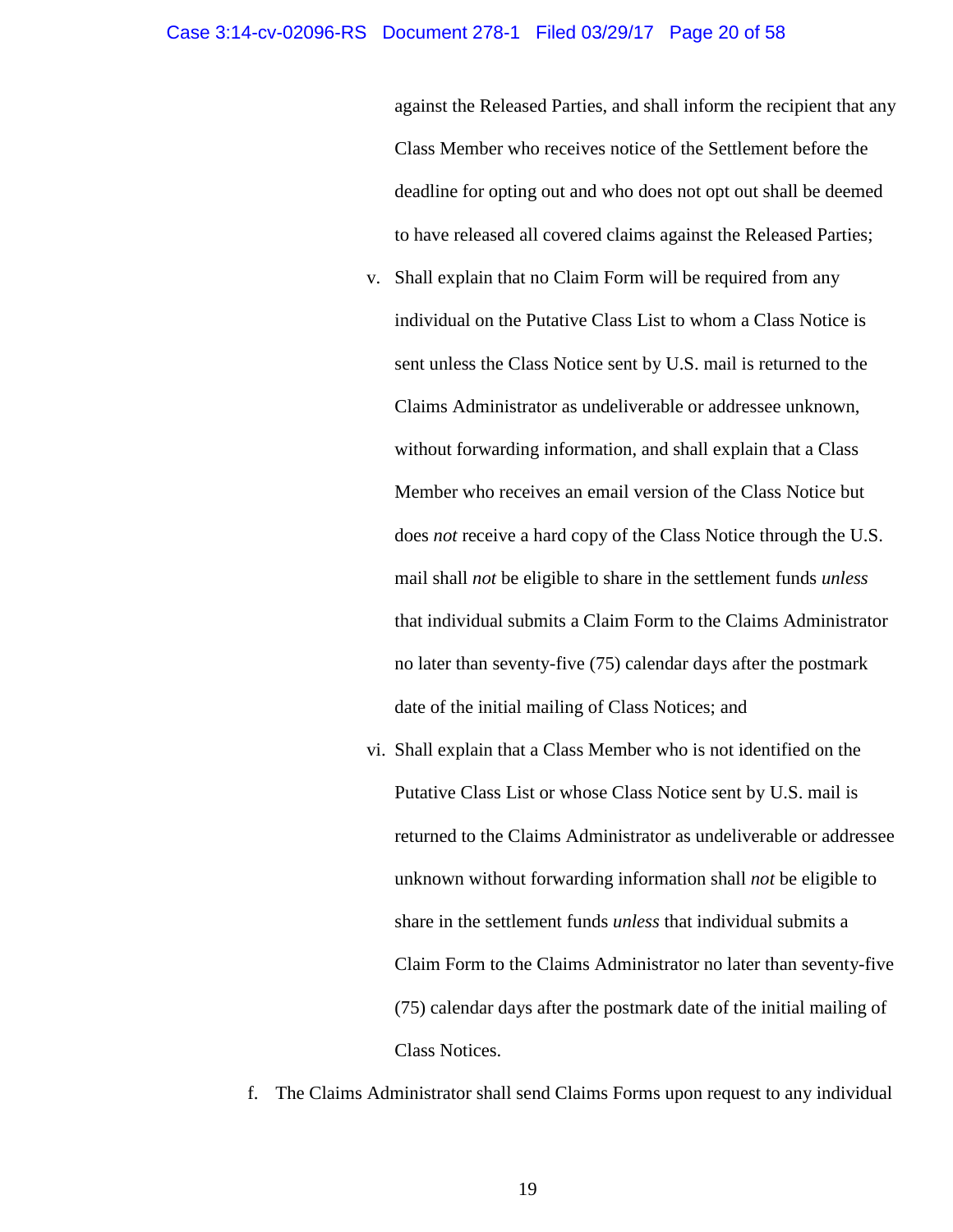who requests a Claim Form.

- g. For any Class Notice that is returned by the Post Office with a forwarding address, the Claims Administrator shall forward the Class Notice to that new address within five (5) calendar days of receipt of the forwarding address. For any Class Notice that is returned by the Post Office as undeliverable or addressee unknown, the Claims Administrator shall perform a skip trace that shall include: (1) processing the name and address through the United States Postal Service's National Change of Address database; (2) performing address searches using such public and proprietary electronic resources as are available to the Claims Administrator that lawfully collect address data from various sources such as utility records, property tax records, motor vehicle registration records and credit bureaus; and (3) calling last known telephone numbers (and telephone numbers updated through public and proprietary databases) to obtain accurate contact information. If the Claims Administrator is successful in locating an alternate subsequent address or addresses, the Claims Administrator shall forward such Class Notice to the new address(es) within ten (10) calendar days of receipt of the undeliverable notice.
- h. The Parties intend that reasonable means be used to maximize the probability that all Class Members shall receive the Class Notice and where appropriate, the Claim Form.
- i. In addition to the foregoing, the Parties may, but are not obligated to, supplement the mailed Class Notice with reasonable alternative forms of notice, and may provide Claim Forms to Class Members for whom there are no known addresses but who seek to establish their eligibility to participate in this Settlement.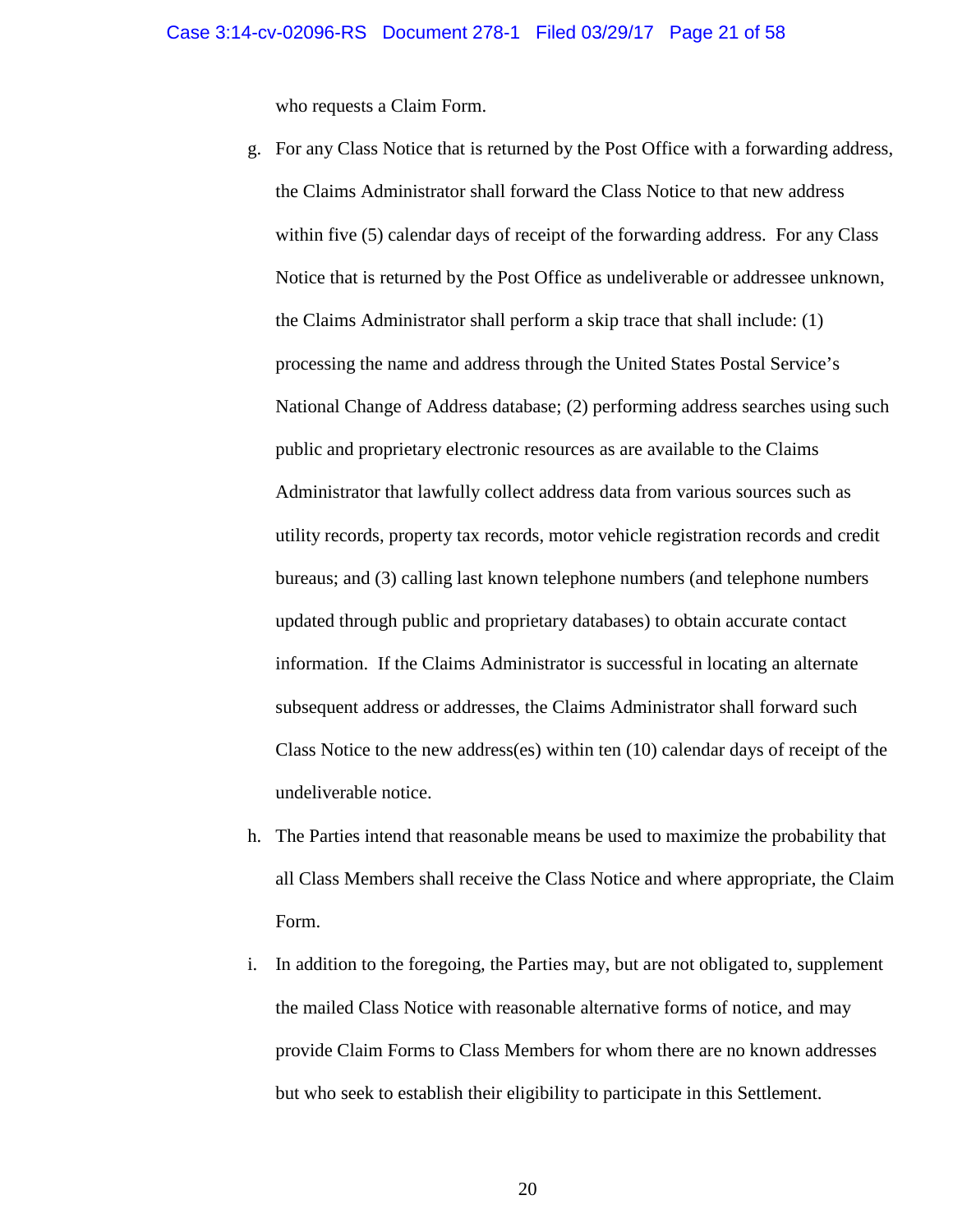- j. If a Claim Form, objection, or opt-out form is timely submitted but is deficient in one or more aspects, the Claims Administrator shall, within five (5) calendar days of receipt of the deficient form, return the form to the Class Member with a letter explaining the deficiencies and informing the Class Member that he or she shall have fourteen (14) calendar days from the date of the deficiency notice to correct the deficiencies and resubmit the Claim Form. This letter shall be provided in English and Spanish.
- k. Any resubmitted Claim Form must be postmarked within fourteen (14) calendar days of the date of the deficiency notice to be considered timely, unless there is a showing of good cause for additional time. The Claims Administrator shall notify Class Counsel and Haynes's counsel within five (5) calendar days of receipt of each deficient form. The Claims Administrator has no obligation to provide a Class Member with a second notice of deficiency.
- 17. Claim Form Submission. Absent a showing of good cause in accordance with the procedures set forth in this Agreement, no Claim Form shall be honored if postmarked more than seventy-five (75) calendar days after the date the Class Notice is first mailed to Class Members. Any Class Members who receive notice of the Settlement before the deadline for opting out and who are required to submit a Claim Form pursuant to this Agreement (*i.e.,* individuals who are not on the Putative Class List or whose Class Notice is returned as undeliverable or addressee unknown, without forwarding information, and whose accurate contact information cannot be obtained through the procedures set forth above) but who without good cause submit a Claim Form postmarked more than seventyfive (75) calendar days after the date the Class Notices are mailed to Class Members shall be deemed to have waived irrevocably any right in or claim to a settlement share, but this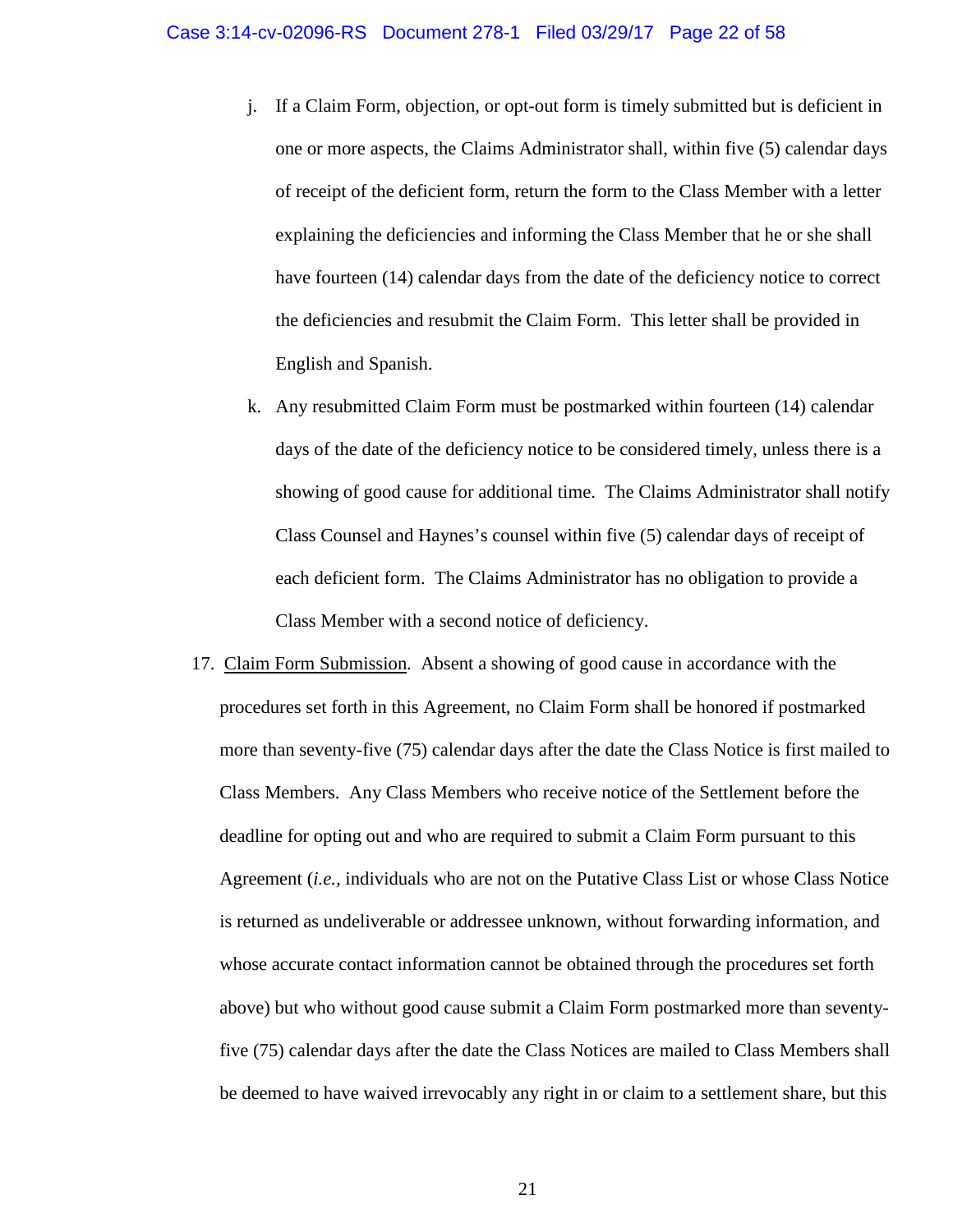## Case 3:14-cv-02096-RS Document 278-1 Filed 03/29/17 Page 23 of 58

Settlement shall nevertheless be fully binding on such Class Members subject to the terms set forth herein. The Claims Administrator shall notify Class Counsel and Haynes's counsel within five (5) calendar days of receipt of each untimely Claim Form. The Claims Administrator shall accept Class Counsel's and Haynes joint determination of whether good cause exists for honoring an untimely Claim Form. Class Counsel and Haynes' agreement that good cause exists will not be unreasonably denied. If Class Counsel and Haynes do not agree on whether good cause exists, the party who believes good cause does not exist shall present the dispute to the Court for resolution. If that party does not promptly present the dispute to the Court, the Claims Administrator will accept that good cause exists and will honor the untimely Claim Form.

- 18. Opting Out of the Settlement. Class Members may opt out of the Settlement by timely mailing a valid opt-out statement to the Claims Administrator.
	- a. Any opt-out statement, to be valid, must state the name, telephone number, and current address of the Class Member, the dates the Class Member worked for Haynes, and the address to which the Class Member's Class Notice was mailed (if known), and must include the following language: "I, [NAME], voluntarily choose not to participate in the settlement of my claims against my current or former employer Bobby O. Haynes, Sr. and Carole R. Haynes Family Limited Partnership d/b/a/ McDonald's ("Haynes"), and hereby waive any rights I may have to participate in the settlement against Haynes in the federal court lawsuit entitled *Salazar et al. v. McDonald's Corp. et al.*, N. D. Cal. No. 3:14-cv-02096- RS." The opt-out statement must be personally signed by the Class Member who seeks to opt out. No opt-out request may be made on behalf of a group of Class Members.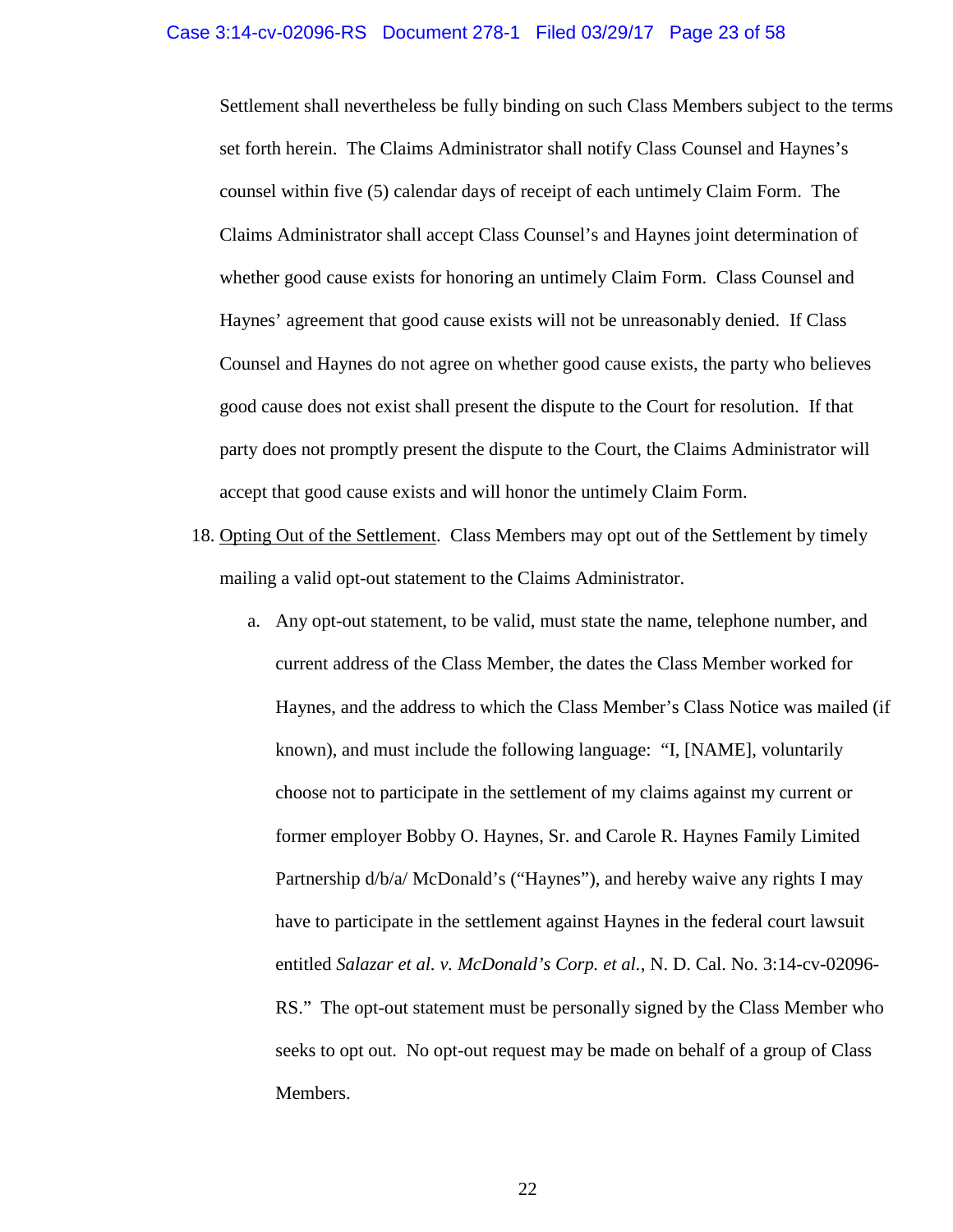- b. Absent a showing of good cause and in accordance with the procedures set forth in this Agreement, no opt-out statement shall be honored or valid if postmarked more than seventy-five (75) calendar days after the postmark date of the initial Class Notice mailed to all Class Members. Requests to opt out that do not include all required information, or that are not submitted on a timely basis, shall be deemed null, void and ineffective. If a Class Member files both an opt-out statement and a Claim Form, the opt-out statement shall be deemed invalid and the Class Member's Claim Form and release of claims shall be valid and controlling.
- c. Class Members who submit valid and timely requests to opt out of the Settlement may not participate in any portion of the Settlement and shall not receive any Settlement Payment, nor shall such Class Members be bound by the terms of the Settlement or the dismissal with prejudice of Haynes pursuant to the Haynes Final Judgment and Consent Decree.
- d. A Class Member who receives notice of the Settlement before the deadline for opting out and who does not timely opt out of the Settlement as described in this Agreement shall be bound by the terms and conditions of this Agreement, and shall also be bound by the Court's Order enjoining all Settlement Class Members from pursuing, or seeking to reopen, any of the Settled Claims against the Released Parties, regardless of whether he or she timely submits a valid Claim Form.
- 19. Objecting to the Settlement. Any Class Member who does not timely opt out may object to the Settlement. The Class Notice shall provide that Class Members who wish to object to the Settlement must mail a written statement of objection subject to the provisions set forth below: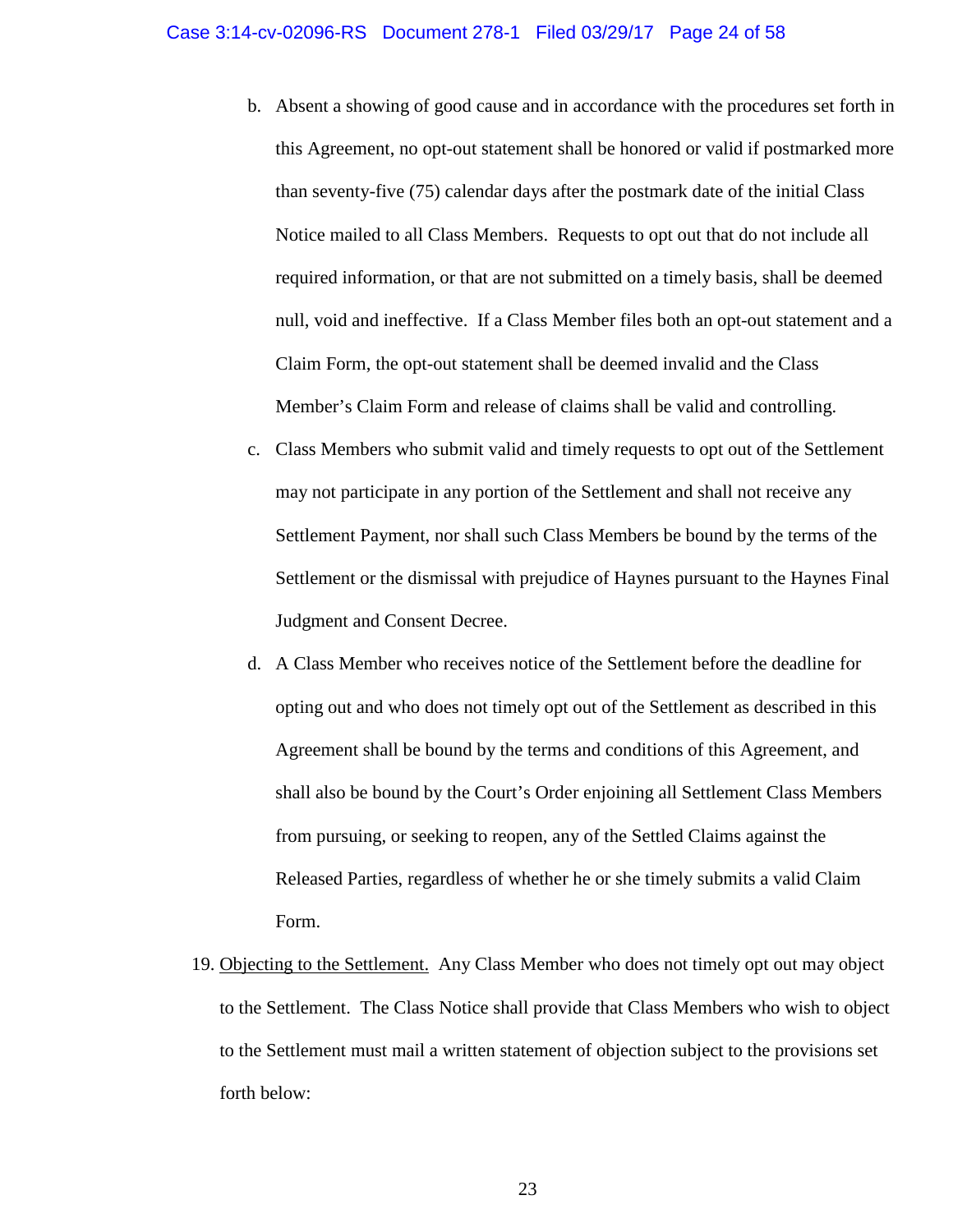- a. Any such objection must be filed with the clerk of the Court and served on all counsel identified in the Class Notice no later than seventy-five (75) calendar days after the postmark date of the initial mailing of Class Notices and Claim Forms.
- b. The postmark date of the mailing shall be the exclusive means for determining whether an objection is timely. The objection must state the basis for the objection.
- c. Class Members who receive notice of the Settlement before the deadline for opting out and who fail to make objections in the manner specified shall be deemed to have waived any objections and shall be foreclosed from making any objection (whether by appeal or otherwise) to the Settlement, and the Settlement shall be fully binding upon them.
- 20. Non-Interference with Claims Procedure and Settlement. The Parties and their counsel agree that they shall not solicit or otherwise encourage Class Members to submit opt-out requests or objections to the Settlement or to appeal from the Haynes Final Judgment and Consent Decree.
- 21. Interim Reports by the Claims Administrator. No later than three (3) calendar days prior to the deadline for filing a motion for final approval of the settlement, the Claims Administrator shall provide counsel for the Parties with a declaration setting forth: (a) due diligence and proof of mailing of the Class Notice and due diligence and proof of mailing of appropriate notice of the Settlement to appropriate state and federal officials in conformance with the Class Action Fairness Act; (b) the total number of individuals on the Putative Class List who were sent a Class Notice; (c) the total number of those individuals whose Class Notices were returned as undeliverable or addressee unknown; (d) the total number of those individuals whose Class Notices were subsequently sent to a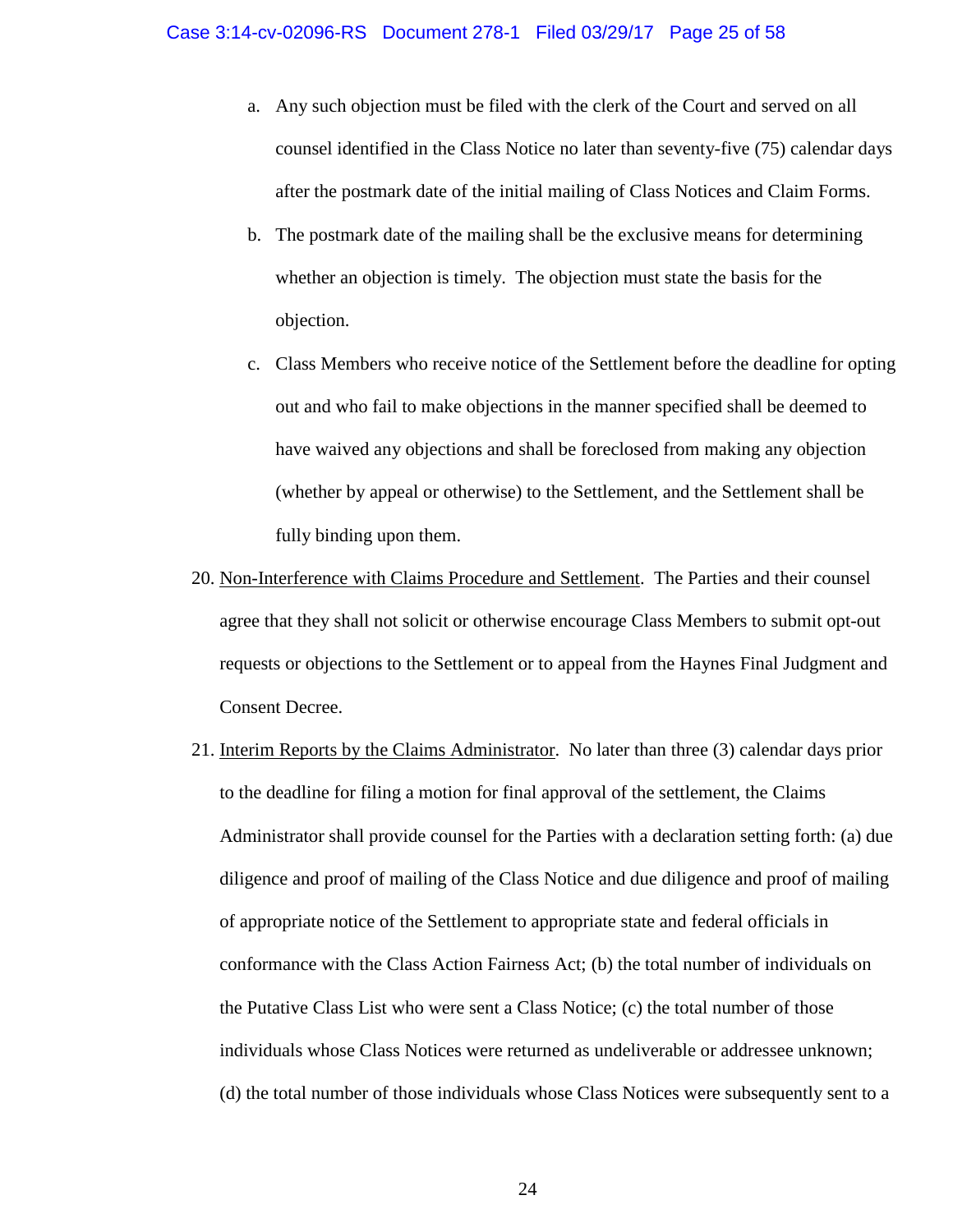corrected address; (e) the total number of individuals who requested a Claim Form; (f) the total number of individuals who submitted a Claim Form; (g) the total number of Class Members who submitted valid Claim Forms without challenge to the dates worked contained therein; (h) the total number of Class Members who submitted Claim Forms that were deficient, or who challenged the dates worked in the Claim Form, and how such deficient or challenged Claim Forms were resolved; (i) the total number of Class Members who filed valid requests to opt out, including complete copies of all such requests, including the postmark dates for each; and (j) the total number of Class Members who filed timely objections to the Settlement, along with the complete copies of all objections received, including the postmark dates for each objection. The Claims Administrator shall provide an updated declaration on these matters three (3) calendar days prior to the date of the Final Settlement Hearing if any changes or additions have occurred, and again the business day after the Effective Date of the Settlement or such other later date as the Court or the Parties may agree upon.

- 22. Final Settlement Hearing. After expiration of the deadlines for submitting a Claim Form, opting out, and submitting objections, the Parties shall ask the Court to conduct a Final Settlement Hearing to determine final approval of the settlement, to enter the Haynes Final Judgment and Consent Decree, and to order amounts properly payable for attorneys' fees and expenses, service payments, and any other matters as required herein.
- 23. Final Judgment. Upon final approval by the Court at the Final Settlement Hearing, Class Representatives shall request, and Haynes will concur in said request, that the Court enter the Haynes Final Judgment and Consent Decree finally approving this Agreement, which shall be consistent with this Agreement and subject to prior review and approval by the Parties hereto. Class Representatives shall request that the Court find and determine that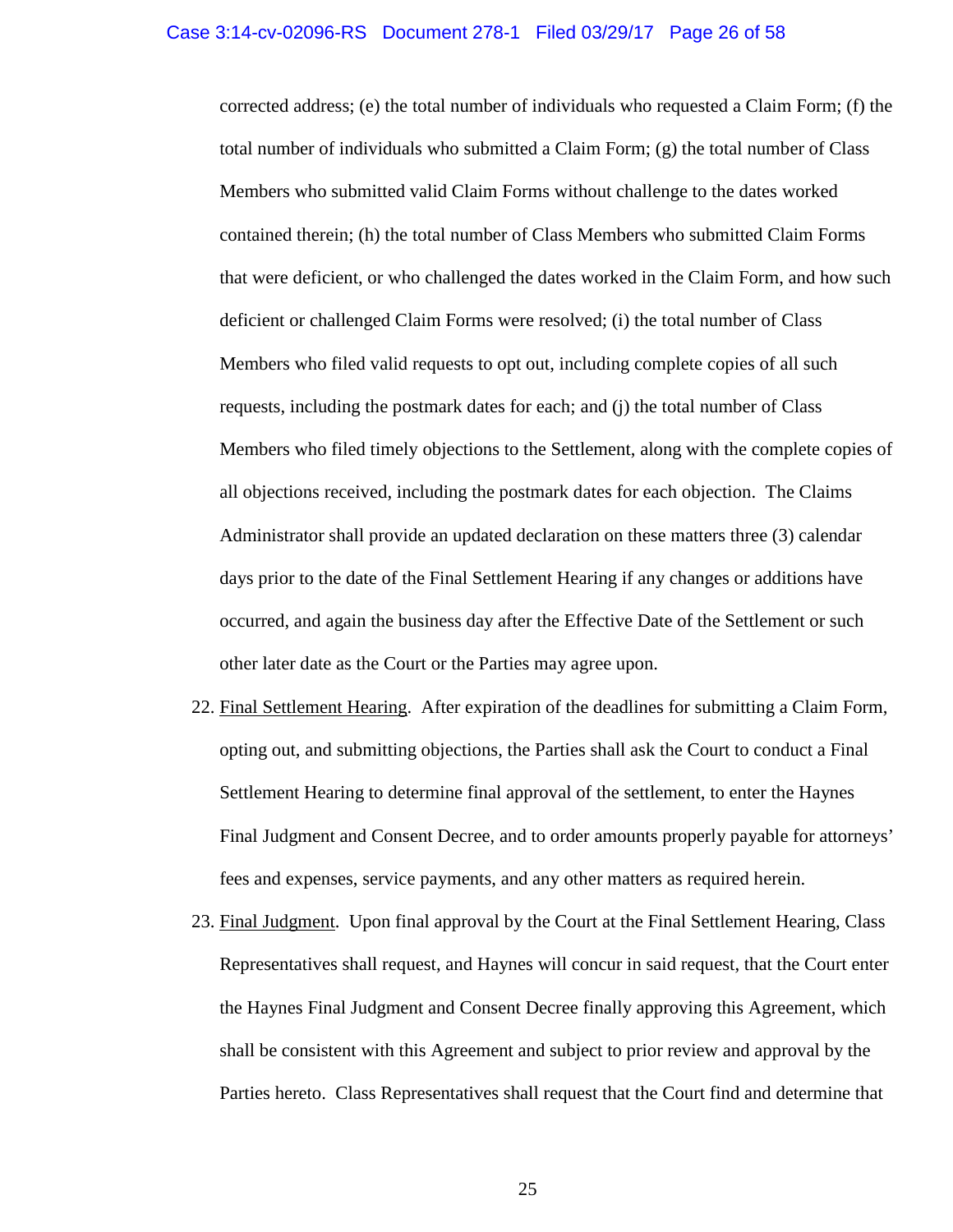this Settlement is fair, just, equitable, reasonable, and adequate; that it disposes of all issues and claims in this Action as to the Released Parties, as provided in this Agreement, dismissing the Action against the Released Parties with prejudice; that it represents a good-faith settlement; that it is in the best interests of the Class; and that it permanently enjoins all Settlement Class Members from pursuing, or seeking to reopen any Settled Claims against the Released Parties.

24. Appellate Review. In the event any appeal or collateral attack is filed concerning any of the Court's orders pertaining to the Settlement, administration of the Settlement shall be stayed pending final resolution of such appeal or review.

## **IV. INJUNCTIVE RELIEF AND CONSENT DECREE**

- 25. Injunction. Unless otherwise provided herein, the injunctive relief and Consent Decree provisions of this Settlement shall be binding on Haynes beginning ten (10) days after the entry of the Court's order granting preliminary approval. Unless this Settlement is mutually modified as permitted herein or unless the Court declines to grant final approval, the injunctive relief and Consent Decree provisions of this Settlement shall remain in effect until the earlier of five (5) years after the entry of the Court's order granting preliminary approval or the last date Haynes, Bobby Haynes, Sr., Carole Haynes, Bobby Haynes, Jr., Michele Haynes Watts, or any of them, or any entities under their direction and control, including but not limited to 4ATX Partnership or BJGO Partnership, own or operate, in whole or in part, the franchises of any of the eight Restaurants at issue.
- 26. Terms of Injunction. As consideration for this Settlement, Haynes shall enter into a Court-enforceable Consent Decree pursuant to which it agrees to be bound, prospectively, to the following terms:
	- a. Haynes shall pay overtime premiums to any Plaintiff, Class Member, or future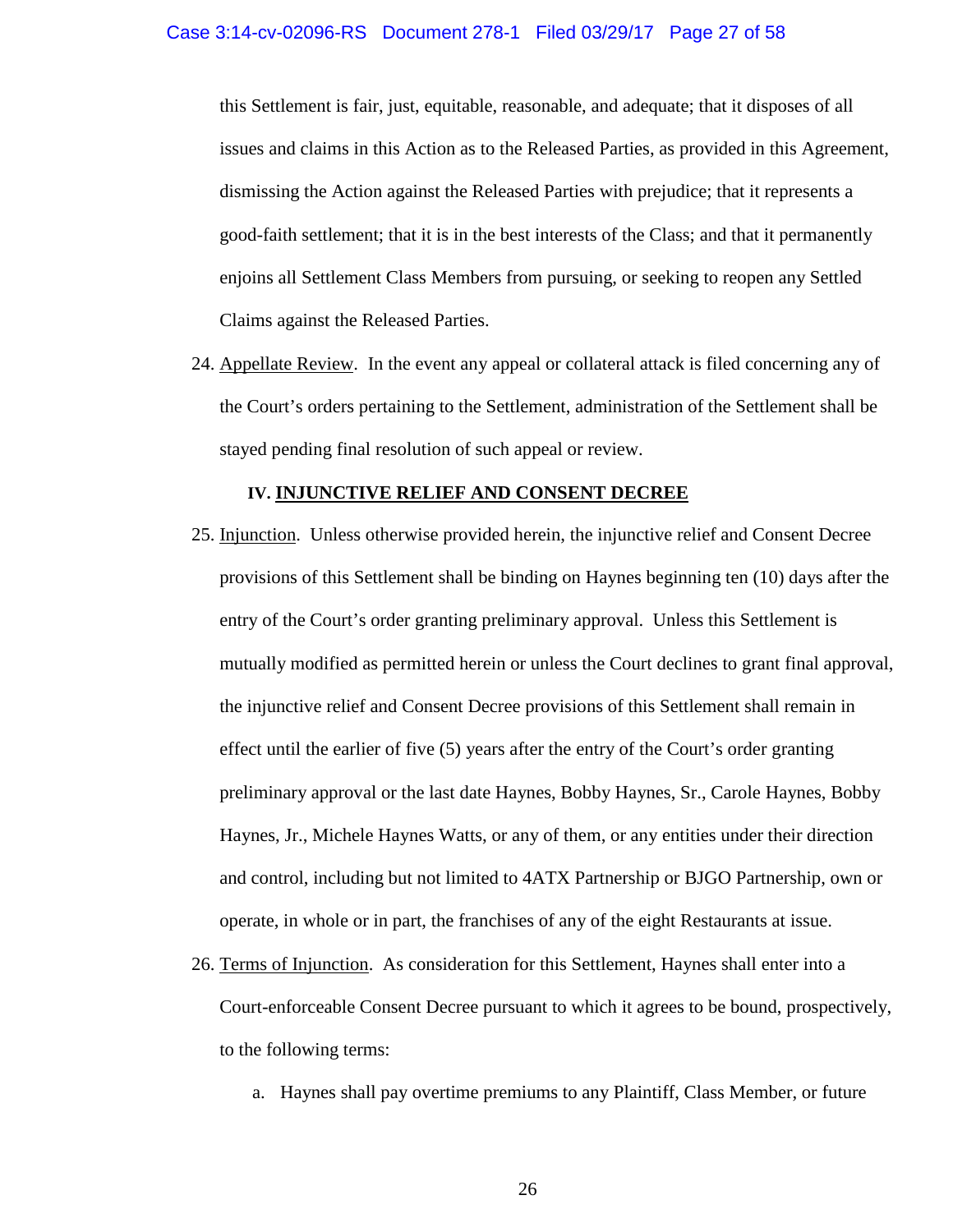## Case 3:14-cv-02096-RS Document 278-1 Filed 03/29/17 Page 28 of 58

hourly employee who works more than eight hours in any designated workday (such designation to be made in advance in writing to the affected employee(s)) or, if no workday is so designated, in any 24-hour period.

b. Haynes shall review all time and payroll records at least once at the end of each pay period, either manually or through re-programming of its timekeeping and payroll software, and shall pay an additional one hour's wages to each Plaintiff, Class Member, or future hourly employee for each day during that pay period on which the time records (as may be adjusted in accordance with existing policy, upon approval of the affected employee and a representative of Haynes) reflect that such Plaintiff, Class Member, or future hourly employee was not provided all full and timely 30-minute meal periods as required by California law, and for each day during that pay period on which the time records reflect that such Plaintiff, Class Member, or future hourly employee was not provided all full and timely 10 minute paid rest breaks as required by California law. For purposes of this paragraph, a first meal break is required for all shifts longer than five hours and is not timely if the records reflect that it began more than five hours after the beginning of a shift, and a second meal break is required for all shifts longer than 10 hours and is not timely if the records reflect that it began more than 10 hours after the beginning of a shift. For purposes of this paragraph, a rest break is not timely if the records reflect that it began or ended within 15 or fewer minutes of the beginning or end of a shift, work period, meal period, or another rest break. For purposes of this paragraph, an early or late meal period or rest break (including a meal period or rest break that is defined as not timely elsewhere in this paragraph) is deemed timely if the Plaintiff, Class Member, or future hourly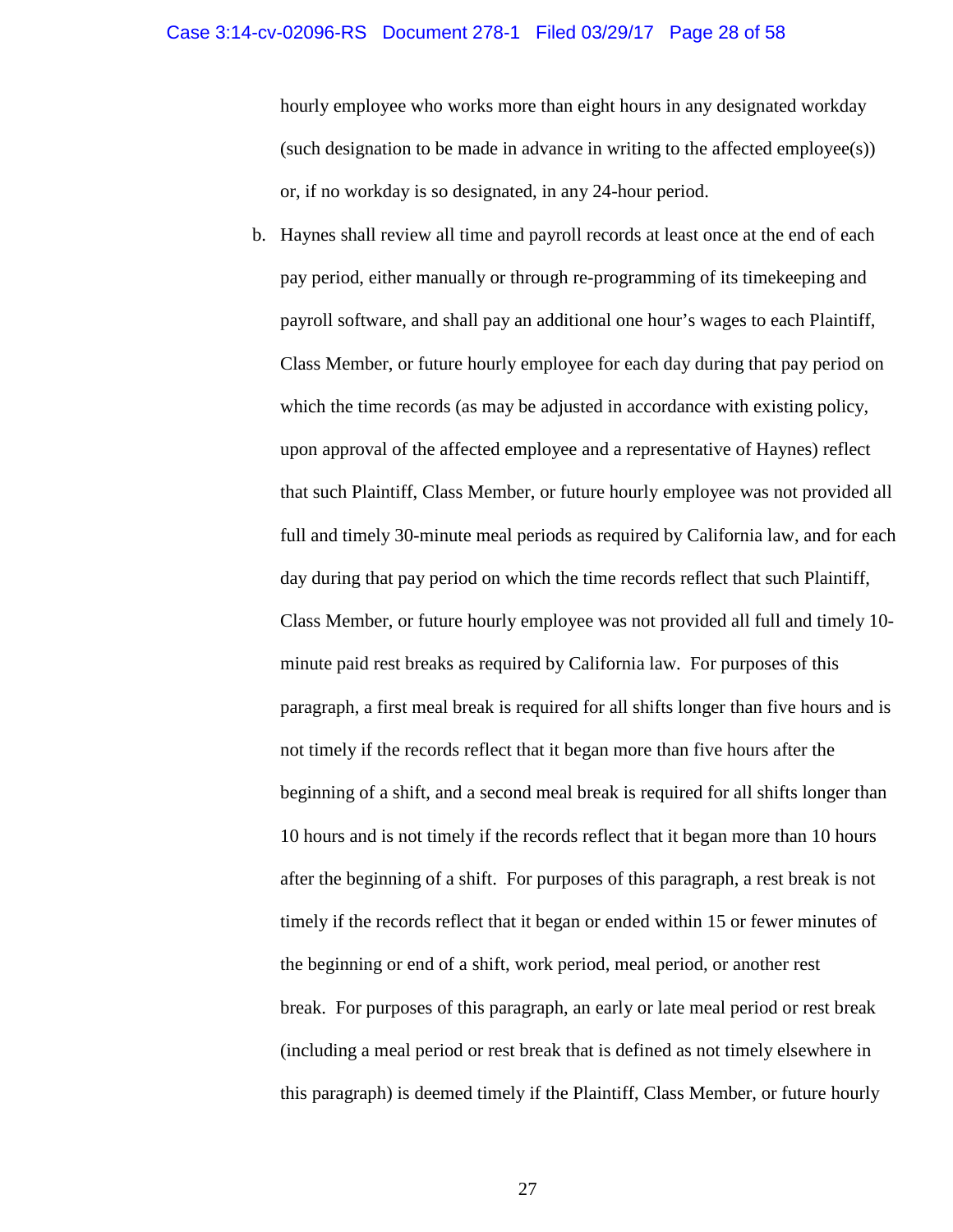#### Case 3:14-cv-02096-RS Document 278-1 Filed 03/29/17 Page 29 of 58

employee acknowledges in writing prior to the close of the current pay period that he or she voluntarily requested to take such break early or late.

- c. Haynes shall provide wage statements to Plaintiffs, Class Members, and future hourly employees that separately record regular hours and overtime hours each pay period, the rate of pay, premium wages for missed, untimely, or short meal periods and rest breaks, and any deductions taken from that pay.
- d. Haynes shall make available to each Plaintiff, Class Member, and future employee a clean apron at the beginning of such employee's shift. Apron use will be at the employee's option and the apron must be turned in at the end of the employee's shift.
- e. For five (5) years following final approval of the settlement, Haynes will provide a report documenting the implementation of and compliance with the injunctive relief described above to Plaintiffs' counsel every six (6) months using the mutually agreed-upon form attached to this Agreement as Exhibit 4.
- 27. Modification. Whenever possible, each provision and term of the Consent Decree shall be interpreted in such a manner as to be valid and enforceable; provided, however, that if any term or provision of the Consent Decree is determined to be or is rendered unenforceable after entry of final approval of the Settlement, all other terms and provisions of the Consent Decree shall remain unaffected, to the extent permitted by law. If any application of any term or provision of the Consent Decree to any specific person or circumstance should be determined to be invalid or unenforceable, the application of such term or provision to other persons or circumstances shall remain unaffected, to the extent permitted by law. Class Counsel and Haynes's Counsel may jointly agree in writing to modify the terms of the Consent Decree, subject to Court approval. If changed or other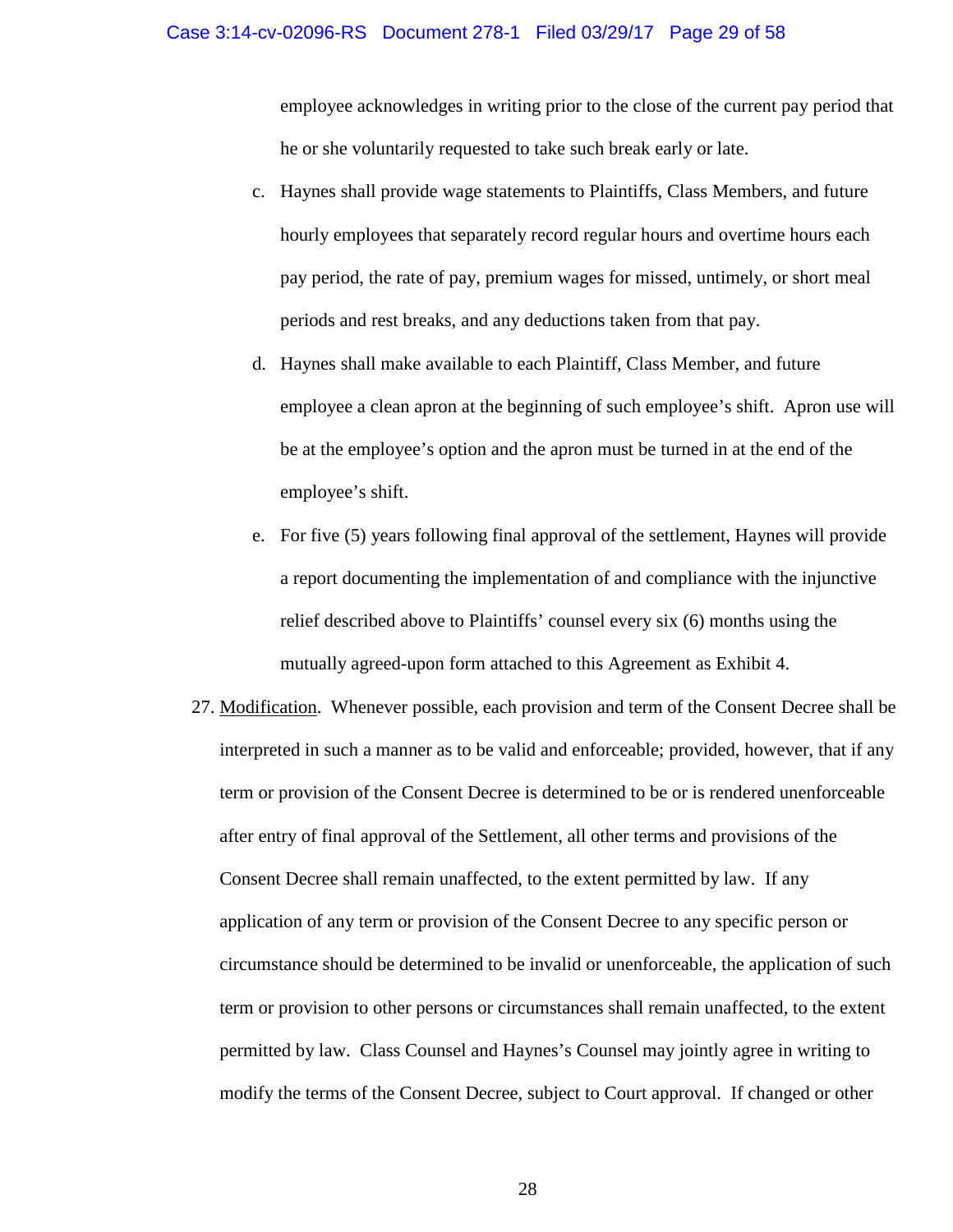circumstances make a modification of the Consent Decree necessary to ensure that its purposes are fully effectuated, but good faith negotiations seeking such modifications are unsuccessful, any party to the Consent Decree shall have the right to move the Court to modify the Consent Decree. Such motion shall be granted only upon the movant proving to the Court by clear and convincing evidence that changed or other circumstances make such modification necessary.

# **V. SETTLEMENT FUNDS, CLAIMS PROCESSING, AND SETTLEMENT PAYMENT CALCULATION**

- 28. Deposit of Gross Fund Amount into Joint Escrow. Within 10 days after the Court's final approval of this settlement, Haynes shall pay Two Hundred Thirty Five Thousand Dollars and No Cents (\$235,000.00) into an interest-bearing escrow account, to be jointly controlled by Haynes's counsel and Class Counsel, for purposes of funding the Settlement Fund. No such payment shall be required if the Court denies final approval of the settlement.
- 29. Qualified Settlement Fund. Within seven (7) calendar days after the Effective Date, Haynes's Counsel and Class Counsel shall wire the funds in the joint escrow account to a Qualified Settlement Fund established by the Claims Administrator.
- 30. All interest accruing on the Gross Fund Amount shall accrue to the benefit of and be distributed as part of the Settlement Fund; provided, however, if the Settlement does not receive final approval by the Court, or if for any other reason the Effective Date does not occur, the Settlement Payment amount, including all interest accruing thereon, shall be returned to Haynes.
- 31. Application for Payment to the LWDA. The Parties shall request that the Court approve that a total of Ten Thousand Dollars (\$10,000) of the Gross Fund Amount shall be designated as civil penalties under the California Labor Code Private Attorneys General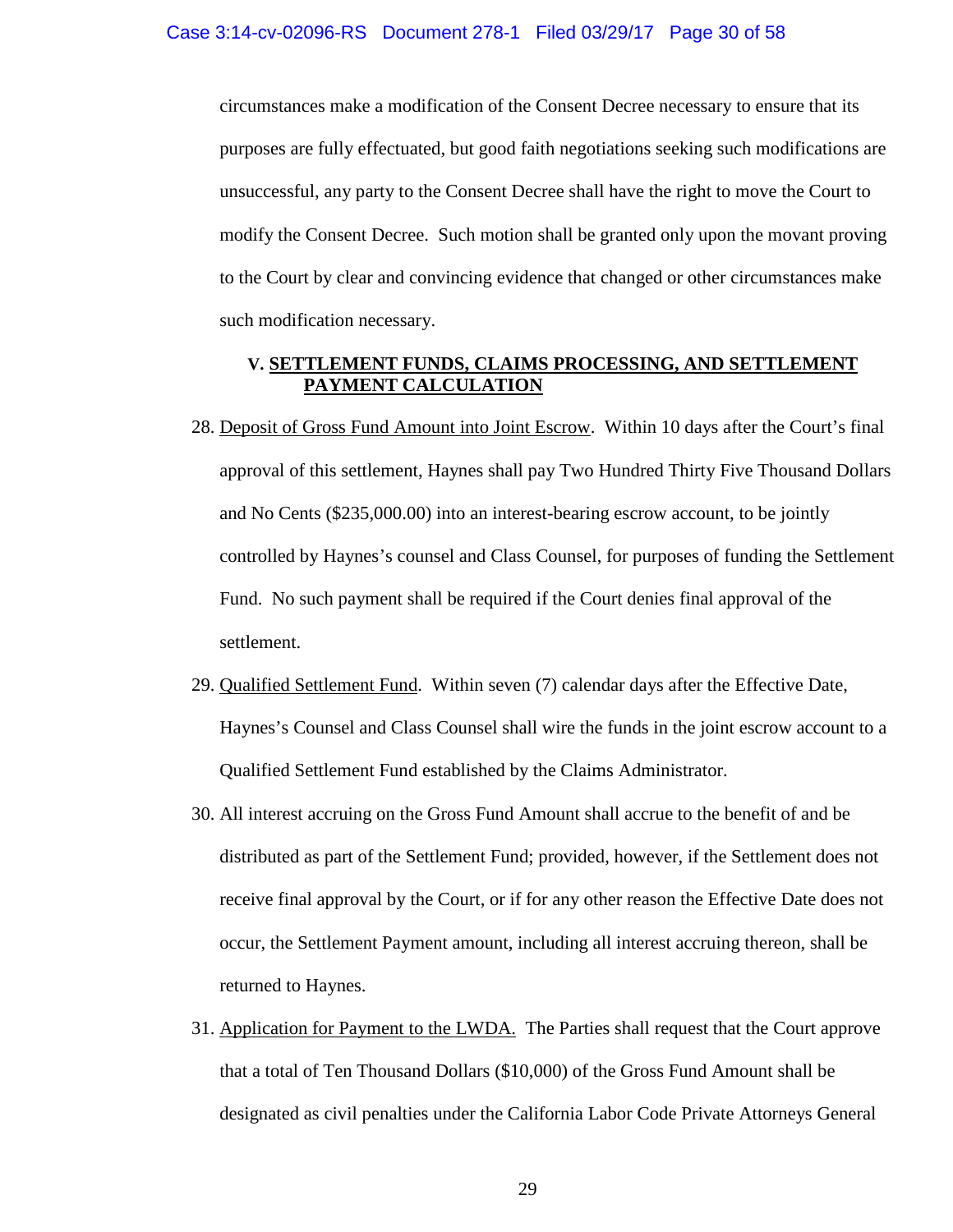Act ("PAGA"), Seven Thousand Five Hundred Dollars (\$7,500) of which shall be paid to the LWDA, with the remaining Two Thousand Five Hundred Dollars (\$2,500) being distributed to the Class as part of the Net Fund Amount.

- 32. Distribution. Within thirty (30) calendar days after the Effective Date, the Claims Administrator shall pay from the Qualified Settlement Fund all court-approved service awards (in an amount not to exceed \$1,500 to each of the three named Plaintiffs), courtapproved attorneys' fees (in an amount not to exceed \$30,000), Class Counsel's courtapproved expenses (in an amount not to exceed \$10,000), and payments to the LWDA pursuant to ¶31, and the Claims Administrator shall distribute the remainder of the Qualified Settlement Fund to Settlement Class Members based on their respective shares of the settlement as set forth in the Plan of Allocation.
- 33. Each check mailed to a Class Member shall plainly state on its face that the check must be cashed within ninety (90) calendar days, and that any check uncashed after ninety (90) calendar days will be invalid. If any check remains uncashed after forty-five (45) calendar days, the Claims Administrator shall send out a reminder postcard to the recipient. The Claims Administrator shall also provide counsel for the Parties with a list of all Class Members who have not cashed their checks, including any updated contact information for those Class Members. The Claims Administrator shall use skip trace methods as necessary to obtain a working telephone number for any such individuals. Class Counsel shall attempt to contact Class Members who have not cashed their checks within seventy-five (75) calendar days of the checks being mailed, to remind them to cash the checks.
- 34. Class Members who receive notice of the Settlement before the deadline for opting out but who do not cash their settlement checks within (90) calendar days after mailing by the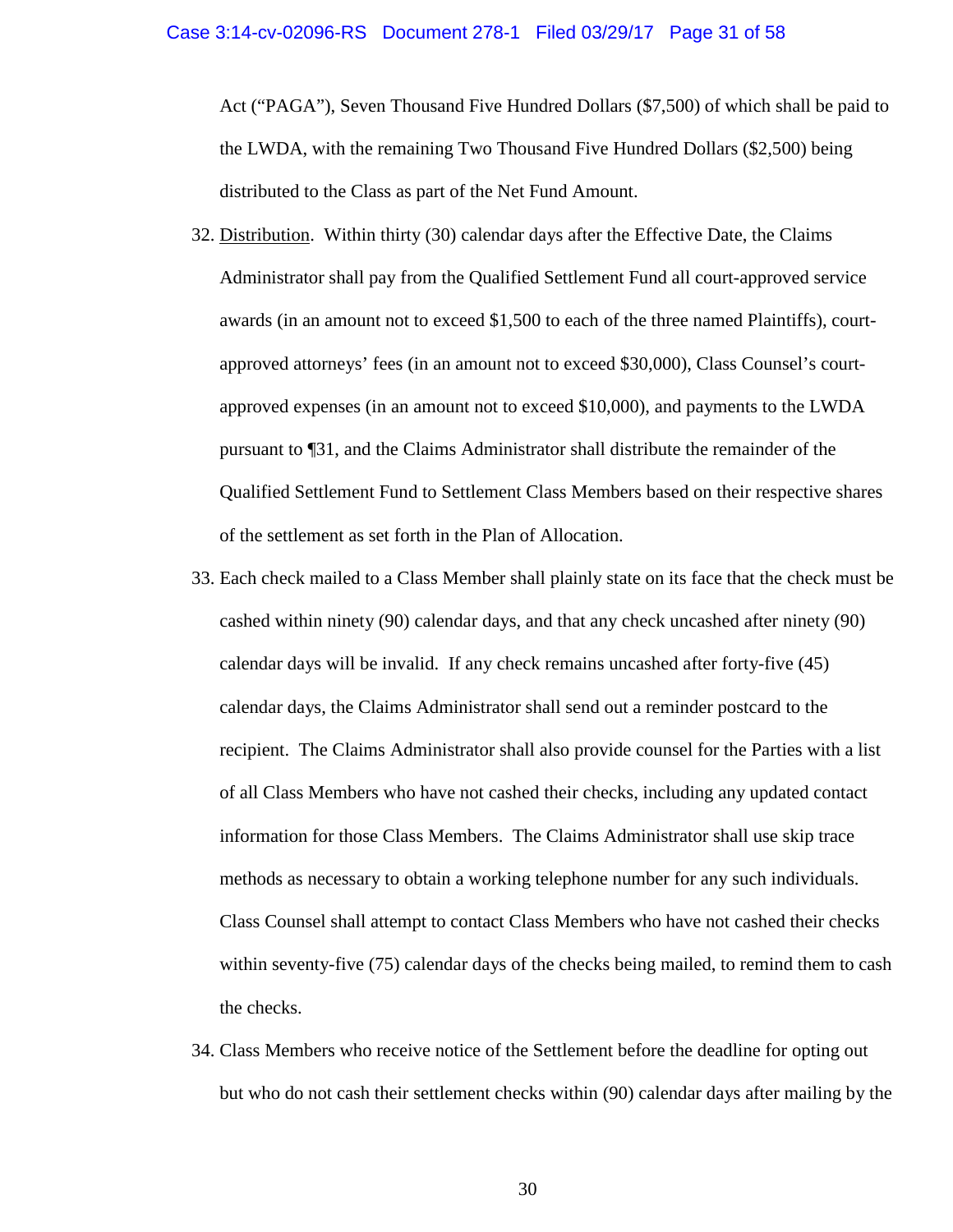Claims Administrator shall be deemed to have waived irrevocably any right in or claim to a settlement payment, but will still be bound by the Settlement; except that after all required distributions are made, the Claims Administrator may, in its discretion and without appeal to or right of review by the Court, agree to make full or partial payment of the amount calculated to be due to any such Class Member or Members if sufficient funds remain in the Gross Fund Amount.

- 35. Application for Attorneys' Fees. Class Counsel shall request that the Court approve an award of statutory attorneys' fees pursuant to California law in an amount not to exceed \$30,000, plus payment of Class Counsel's incurred expenses in an amount not to exceed \$10,000. To the extent the Court approves attorneys' fees in an amount less than Class Counsel's request, the difference between the requested and awarded amounts shall be distributed to eligible Class Members as part of the Net Fund Amount on a proportional basis as set forth in the Plan of Allocation. Plaintiffs and their counsel reserve the right to appeal any denial or reduction in the amount of requested attorneys' fees and costs awarded by the Court. The Parties agree that regardless of any action taken by the Court with respect to attorneys' fees and expenses, the validity of the underlying Settlement shall not be affected.
- 36. Service Payments to Class Representatives. Class Counsel shall request that the Court approve service awards for distribution to Guadalupe Salazar, Judith Zarate, and Genoveva Lopez in an amount not to exceed \$1,500 each. To the extent the Court approves service awards in an amount less than the request, the difference between the requested and awarded amount shall be distributed as part of the Net Fund Amount to eligible Class Members on a proportional basis as set forth in the Plan of Allocation. The Parties agree that regardless of any action taken by the Court with respect to such service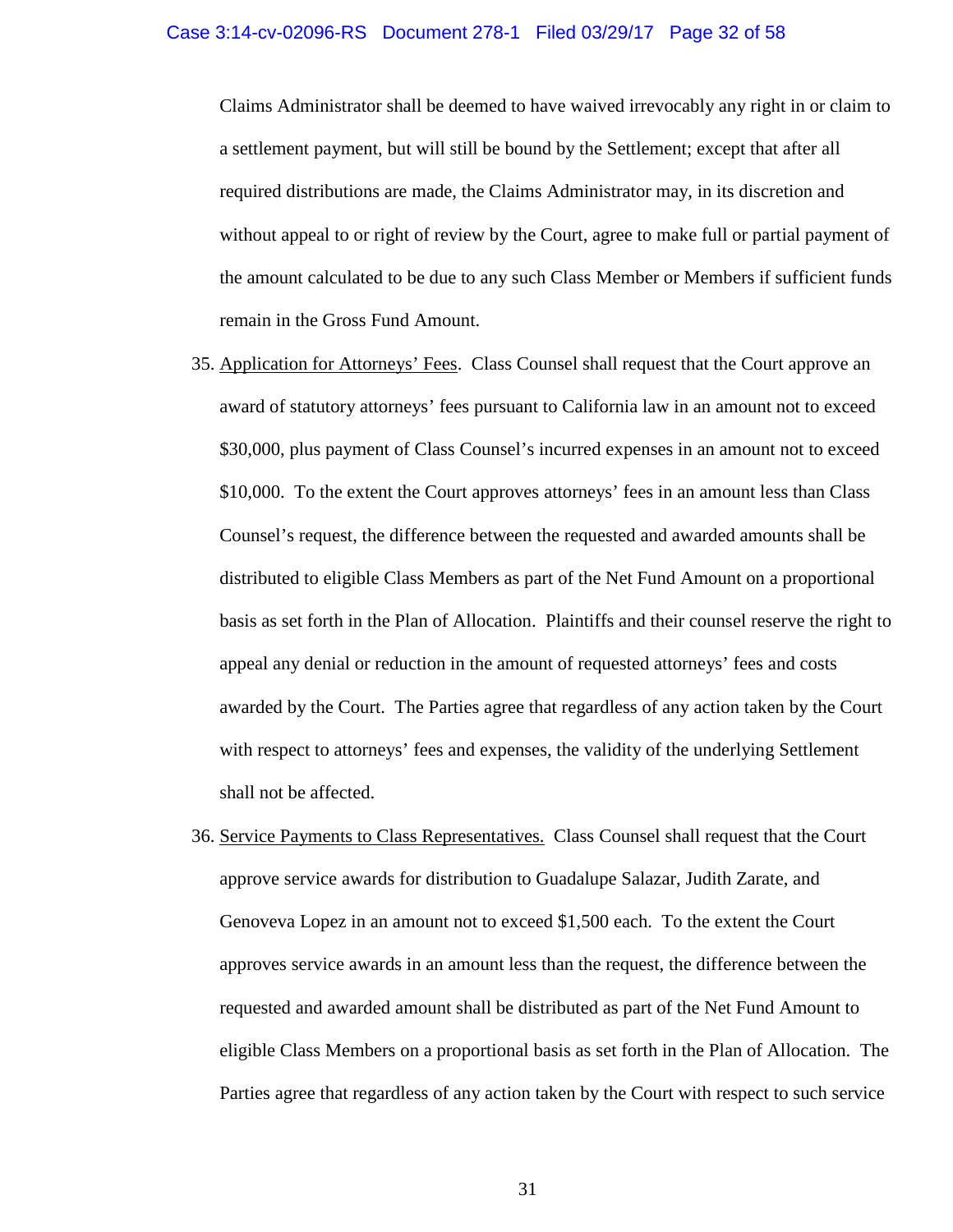awards, the validity of the underlying Settlement shall not be affected.

- 37. Claims Administration Costs. All costs and fees of the Claims Administrator shall be paid separately by Haynes, in addition to all other payments required by this Settlement. All disputes relating to the Claims Administrator's performance of its duties shall be referred to the Court, if necessary, which shall have continuing jurisdiction over the terms and conditions of the Settlement until all payments and obligations contemplated by the Settlement have been fully satisfied and carried out. To the extent practicable and to reduce the expense of notice and claims administration, notices to Class Members or other activities of the Claims Administrator may be combined with any other notices to Class Members and/or any claims administration activities ordered or approved by the Court in this case, as long as combining such a combination will not prejudice Class Members.
- 38. Plan of Allocation. The portion of the Net Fund Amount, including any funds added to the Net Fund Amount pursuant to ¶35 and ¶36, to be distributed to each Settlement Class Member shall be based on a fixed amount per week for every week worked during the class period, except that funds designated as payment of PAGA penalties shall be based on a fixed amount per week only for those weeks worked during the PAGA Limitations Period. Payments will be allocated to the Class Members' claims against Haynes as set forth in the Plan of Allocation attached hereto as Exhibit 3. The Parties have developed and analyzed the Plan of Allocation attached as Exhibit 3 and have concluded that it is fair, reasonable, and adequate, and is the best practicable means for allocating and distributing the Net Fund Amount to Class Members based on the Parties' evaluation of the claims asserted against Haynes.
- 39. Allocation of Each Settlement Payment and Tax Issues. Each payment of settlement funds to a Class Member, other than a service payment to a named Plaintiff, shall be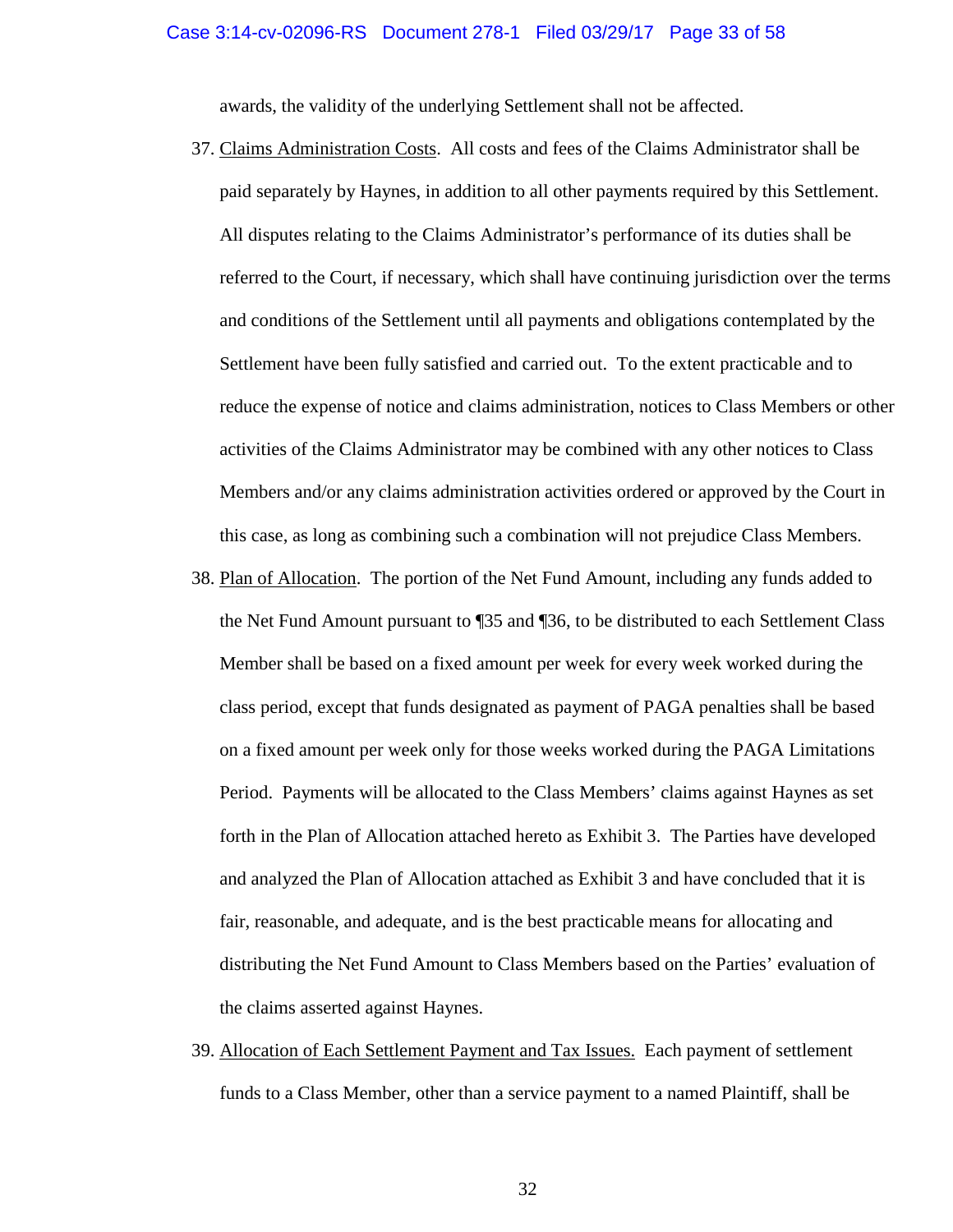allocated as follows: (1) forty percent (40%) shall be allocated to wages (inclusive of the employee's share of payroll taxes, deductions, and contributions); (2) twenty percent (20%) shall be allocated to interest; and (3) forty percent (40%) shall be allocated to civil or statutory penalties or liquidated damages. The portion of each payment attributed to wages shall be reported by the Claims Administrator to government taxing authorities on Form W-2 prepared by the Claims Administrator and applicable withholdings shall be taken. The portions of each payment attributed to interest, penalties, and liquidated damages shall be reported by the Claims Administrator to government taxing authorities as miscellaneous income on Form 1099 and no withholdings shall be taken. The Parties agree that no taxes shall be withheld from service payments or from Class Counsel's attorneys' fees and costs, which shall also be reported by the Claims Administrator to government taxing authorities on a Form 1099 issued to the Class Representatives and Class Counsel, respectively. The Claims Administrator shall coordinate and cooperate with Haynes to ensure that all tax withholdings and deductions made in administering the Settlement are done in accordance with all applicable government regulatory requirements.

40. Claims Processing. All Claim Forms to be valid must be sent to the Claims Administrator at the address indicated on the Claim Form. The Claims Administrator shall review the Claim Forms and finalize the calculations of payments to be distributed to Class Members pursuant to this Settlement by reviewing the Putative Class List as supplemented by the Claim Forms. The Claims Administrator shall certify jointly to Class Counsel and Haynes's counsel the number of timely filed Claim Forms and shall identify the Class Members who filed them. If a Class Member who is required to submit a Claim Form to be eligible for payment does not postmark a Claim Form on or before the deadline, his or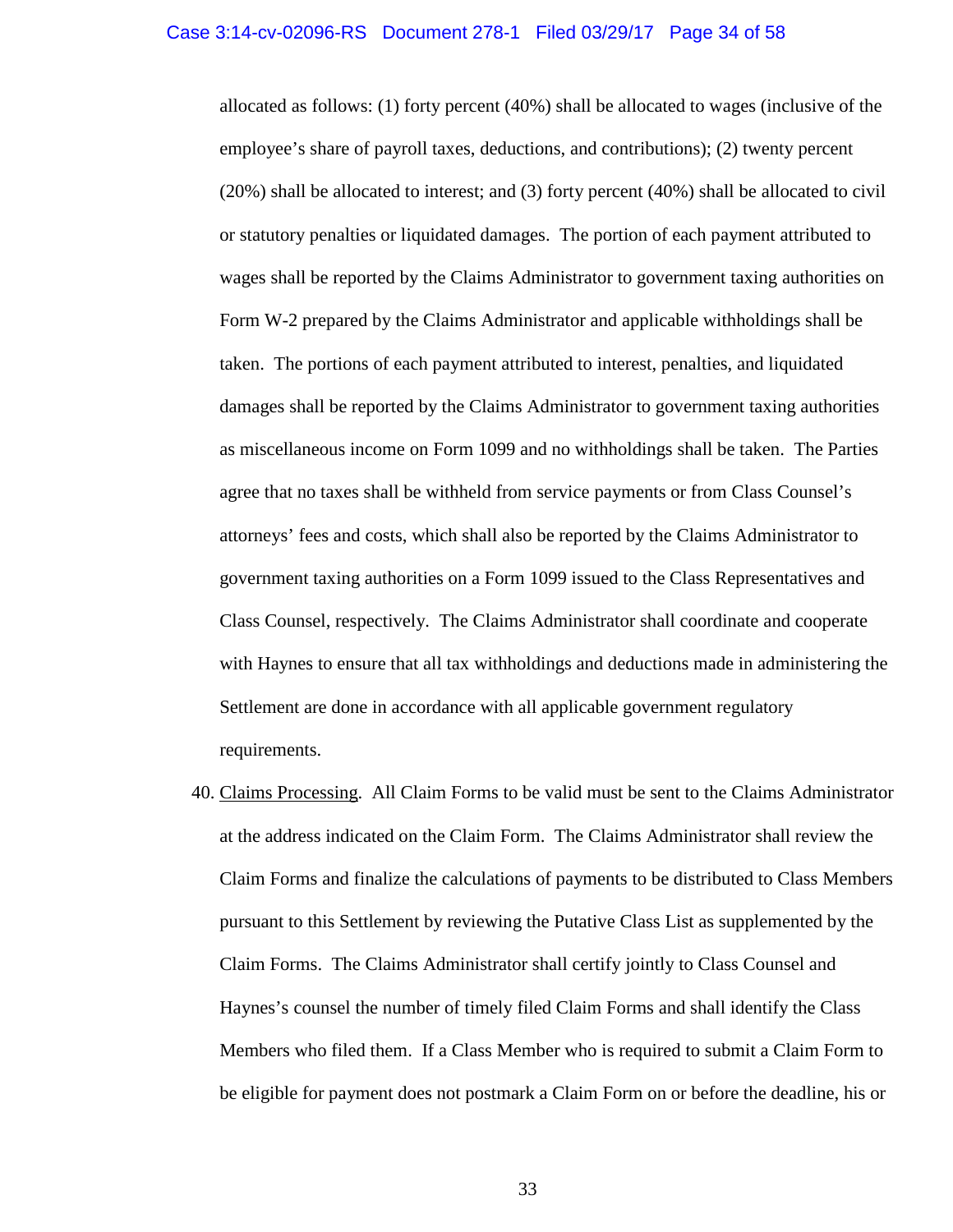her proportional share of the settlement shall be redistributed on a pro rata basis to all eligible Settlement Class Members, in accordance with the procedures required by this Settlement, absent a determination by Class Counsel that there was good cause for the delay. No Claim Form will be accepted from any individual claiming to be a Class Member unless: (1) the individual is on the Putative Class List; or (2) the individual submits documentation in conjunction with his or her Claim Form that the Claims Administrator concludes is sufficient to establish that the individual is a Class Member. The Claims Administrator shall consider in good faith any recommendations from the Parties concerning whether a particular individual is a Class Member.

- 41. Class Member Dates Worked and Challenges. The Class Notice shall be individualized and shall include a statement of the dates worked by the Class Member to whom the Notice is sent, based on Haynes's available records.
	- a. If a Class Member does not challenge the information set forth in the Class Notice, the Class Member need not do anything further and payment shall be made to that Class Member based on the statements of the dates worked and the Plan of Allocation.
	- b. If a Class Member challenges the dates worked as set forth in the Class Notice, that Class Member shall submit a written, signed challenge along with any supporting documents to the Claims Administrator at the address provided on the Class Notice within seventy-five (75) calendar days of the postmark date of the initial mailing of Class Notices to Class Members. No challenge shall be timely if postmarked more than seventy-five (75) calendar days after the initial date the Class Notices are mailed to Class Members.
	- c. Within five (5) calendar days from the date the Claims Administrator receives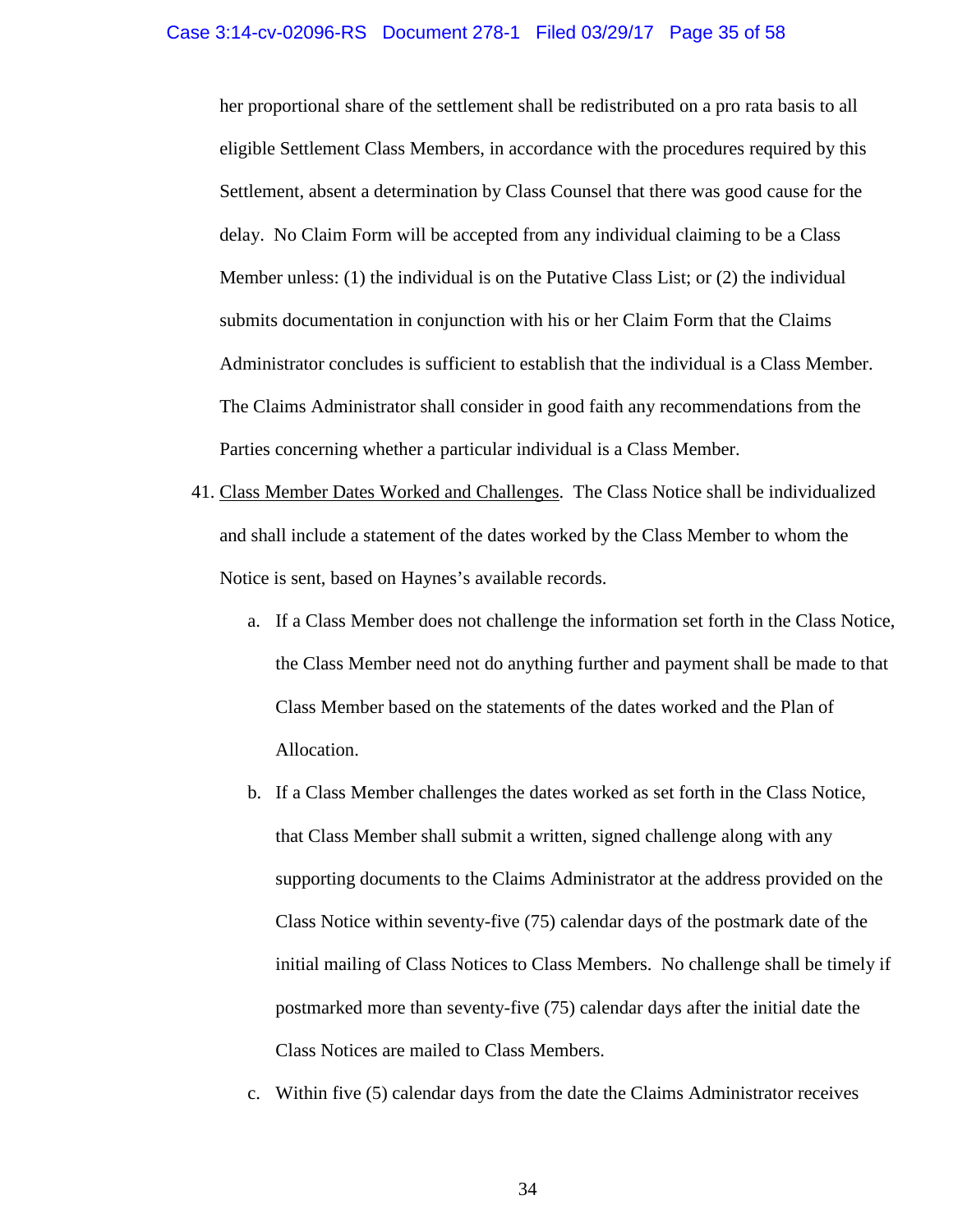#### Case 3:14-cv-02096-RS Document 278-1 Filed 03/29/17 Page 36 of 58

notice of the challenge, the Claims Administrator shall send to Class Counsel and Haynes's counsel a copy of the documentation submitted in connection with that dispute. Within five (5) calendar days from the date counsel receive that documentation, Class Counsel and Haynes's counsel shall meet and confer and make one or more recommendations to the Claims Administrator, which shall thereafter make a final and binding determination without hearing or right to appeal and communicate that determination to the Class Member, Class Counsel and Haynes's Counsel.

42. Non-Reversionary Settlement and Net Fund Amount Remainder. Haynes's payment of the Gross Fund Amount shall be made on a non-reversionary basis. The amounts designated for all Settlement Class members who do not cash their check and who cannot be located within 120 days after the date of a distribution shall be available for redistribution to all other Settlement Class Members in proportion to their allotted share of the Net Fund Amount. If the amount of remaining funds does not exceed \$10,000, such funds shall be donated as a *cy pres* payment with one-half being paid to the East Bay Community Law Center and one-half being paid to Bay Area Legal Aid.

# **VI. RELEASED CLAIMS**

43. Settlement Class Member Releases. Upon the Effective Date of this Agreement, each Settlement Class Member shall release the Released Parties from any and all Settled Claims, including any claims that accrued during the Class Period. As a condition of this Agreement, upon final approval each Settlement Class Member expressly waives and relinquishes any and all claims, rights, or benefits that he or she may have against the Released Parties under California Civil Code §1542 with respect to the Settled Claims. Section 1542 provides: "A general release does not extend to claims which the creditor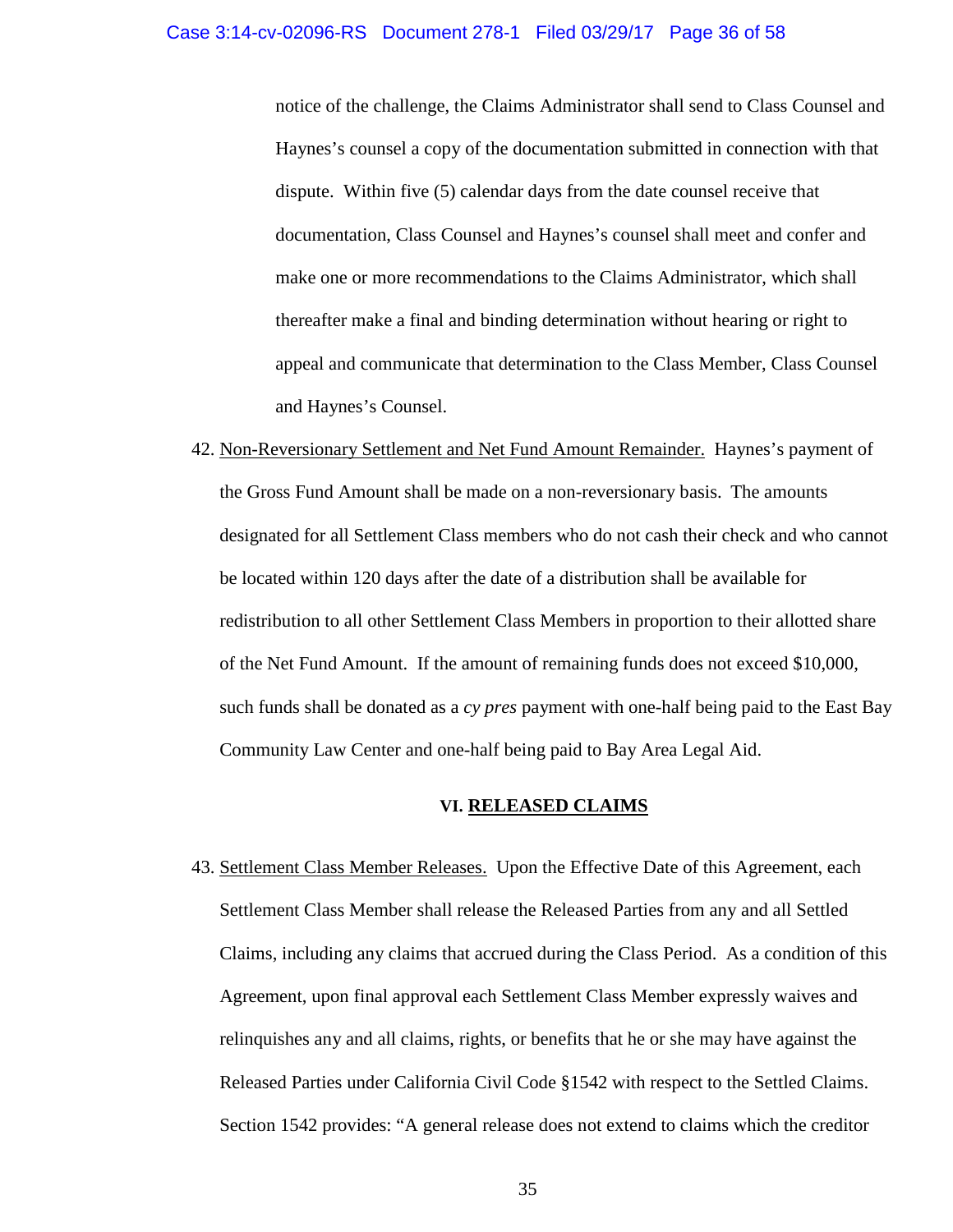## Case 3:14-cv-02096-RS Document 278-1 Filed 03/29/17 Page 37 of 58

does not know or suspect to exist in his or her favor at the time of executing the release which if known by him or her must have materially affected his or her settlement with the debtor."

44. Mutual Releases by Class Representatives and the Settling Defendants. Except as otherwise provided herein, in consideration for the promises set forth above, the Class Representatives and each of them on the one hand, and Haynes on the other hand, for themselves and their respective agents, heirs, predecessors, successors, assigns, representatives and attorneys, and each of them, do hereby mutually waive, release, acquit and forever discharge each other and the Released Parties, from any and all employmentrelated claims, actions, charges, complaints, grievances and causes of action of whatever nature, whether known or unknown, which exist or may have existed during the Class Period on behalf of each Class Representative and Haynes, respectively, including but not limited to any and all tort claims, contract claims, wage claims, wrongful termination claims, disability claims, benefit claims, public policy claims, retaliation claims, statutory claims, personal injury claims, emotional distress claims, invasion of privacy claims, defamation claims, fraud claims, quantum meruit claims, and any and all claims arising under any federal, state or other governmental statute, law, regulation or ordinance that may lawfully be waived; *except* that Class Representative Guadalupe Salazar is releasing her individual retaliation claim as part of a separate individual settlement agreement. It is further understood and agreed by the Class Representatives and Haynes, and each of them, that as a condition of this Agreement, they each hereby expressly waive and relinquish any and all employment-related claims, rights or benefits that they may have under California Civil Code §1542, which provides: "A general release does not extend to claims which the creditor does not know or suspect to exist in his or her favor at the time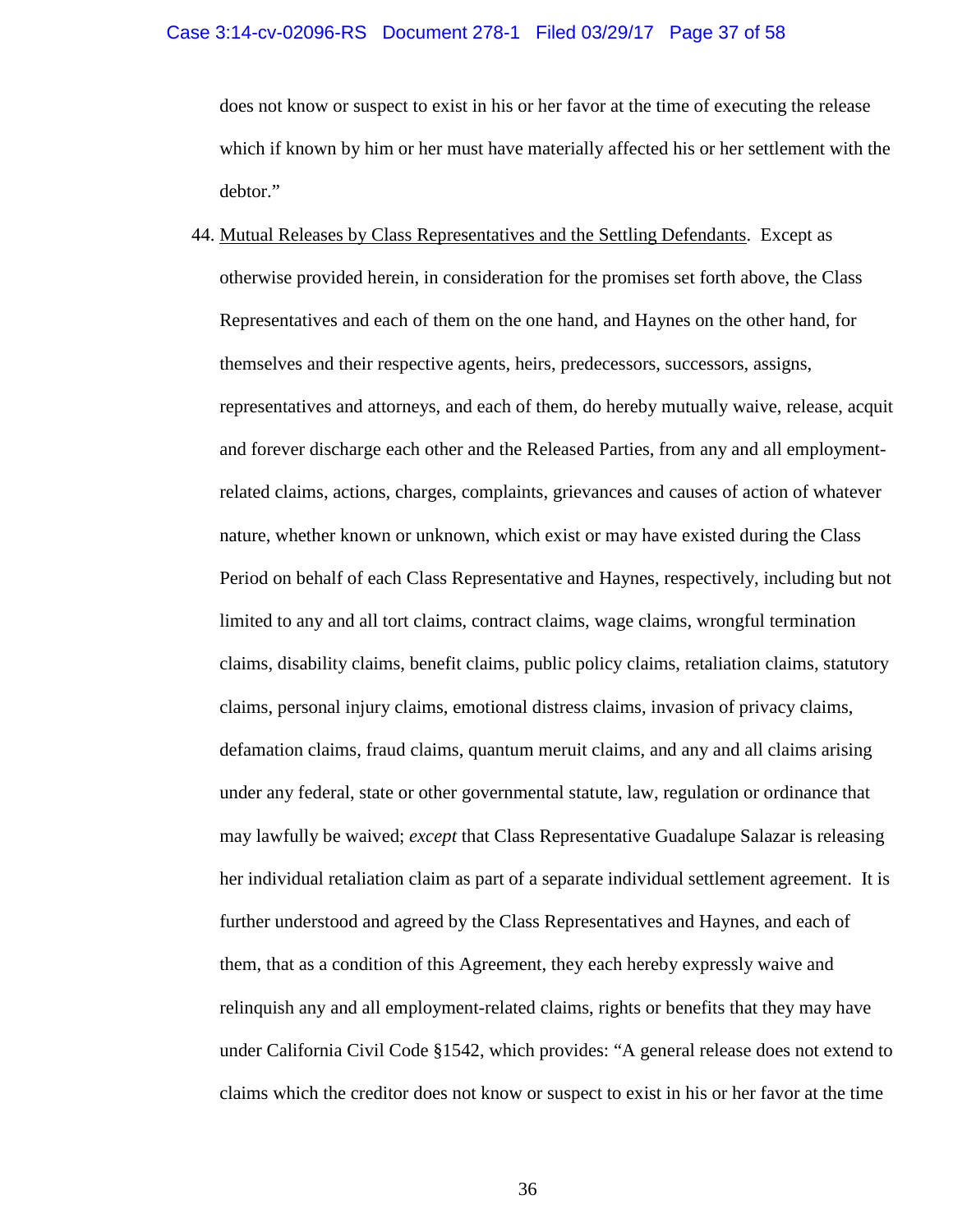of executing the release which if known by him or her must have materially affected his or her settlement with the debtor."

# **VII. TERMINATION OR OTHER FAILURE OF SETTLEMENT**

- 45. Settling Defendants' Termination Right and Option. Haynes shall have the right and option, to be exercised in its sole discretion no later than ten (10) days after the opt-out deadline set forth in this Agreement, to terminate this Settlement in full and to revoke and rescind this Agreement in its entirety if sixty (60) or more Class Members have validly opted out of the Settlement.
- 46. Automatic Voiding of Agreement if Settlement Not Finalized. In the event (i) the Court does not enter a Preliminary Approval Order following a motion for preliminary approval; (ii) the Court does not grant final approval to the proposed settlement in accordance with its terms; (iii) the Court does not enter the Haynes Final Judgment and Consent Decree submitted by the Parties; (iv) Haynes timely exercises its option to terminate the Settlement; or (v) the Effective Date does not occur or the Settlement does not become final for any other reason, the Settlement shall be null and void and the Parties agree that any order entered by the Court in furtherance of this Settlement should be treated as void *ab initio*. In such case, the Parties shall take all possible steps to return to the status quo as if the Parties had not entered into this Settlement. In such event, this Agreement, all negotiations, Court orders, and proceedings relating thereto shall be without prejudice to the rights of the Parties hereto, and all evidence relating to the Settlement and all negotiations shall not be admissible or discoverable in the Action, in any other litigation, or otherwise; and any funds (including the Gross Fund Amount) used or to be used for the Settlement shall be returned to Haynes, with the exception of amounts already paid by Haynes to the Claims Administrator for fees and costs actually incurred for services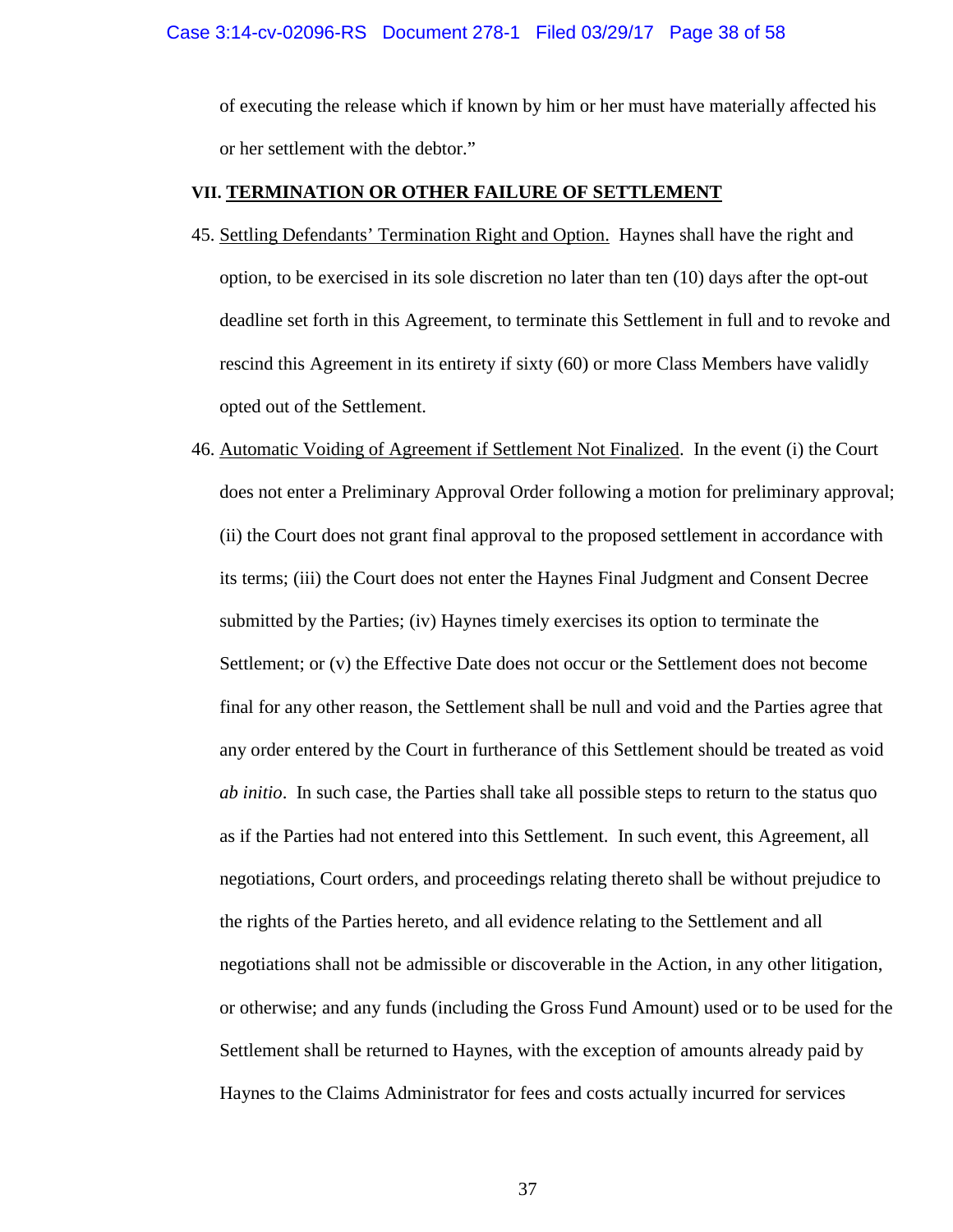already performed as part of the administration of the Settlement as of the date the Settlement is denied approval, terminated, or otherwise not effectuated. In the event the Settlement is denied approval, terminated, or otherwise not effectuated, the Parties hereto shall be restored to their positions as though this Agreement had never been executed.

## **VIII. MISCELLANEOUS**

47. No Admission of Liability or Wrongdoing. The Parties enter into this Agreement to resolve the disputes that have arisen between them and to avoid the burden, expense and risk of continued litigation. In entering into this Agreement, Haynes does not admit, and specifically denies that: it has violated any federal, state, or local law; violated any regulations or guidelines promulgated pursuant to any statute or any other applicable laws, regulations or legal requirements; breached any contract; violated or breached any duty; engaged in any misrepresentation or deception; or engaged in any other unlawful conduct with respect to its employees or operations. Neither this Agreement, nor any of its terms or provisions, nor any of the negotiations connected with it, shall be construed as an admission or concession by Haynes of any such violation(s) or failure(s) to comply with any applicable law. Except as necessary in a proceeding to enforce the terms of this Agreement, this Agreement and its terms and provisions shall not be offered or received as evidence in any action or proceeding to establish any liability or admission on the part of Haynes or to establish the existence of any condition constituting a violation of, or noncompliance with, federal, state, local or other applicable law. The Parties intend this Settlement to be contingent upon the preliminary and final approval of this Agreement; and the Parties do not waive, and instead expressly reserve, their respective rights to prosecute and defend this Action as if this Agreement never existed in the event that the Settlement is not fully and finally approved as set forth herein.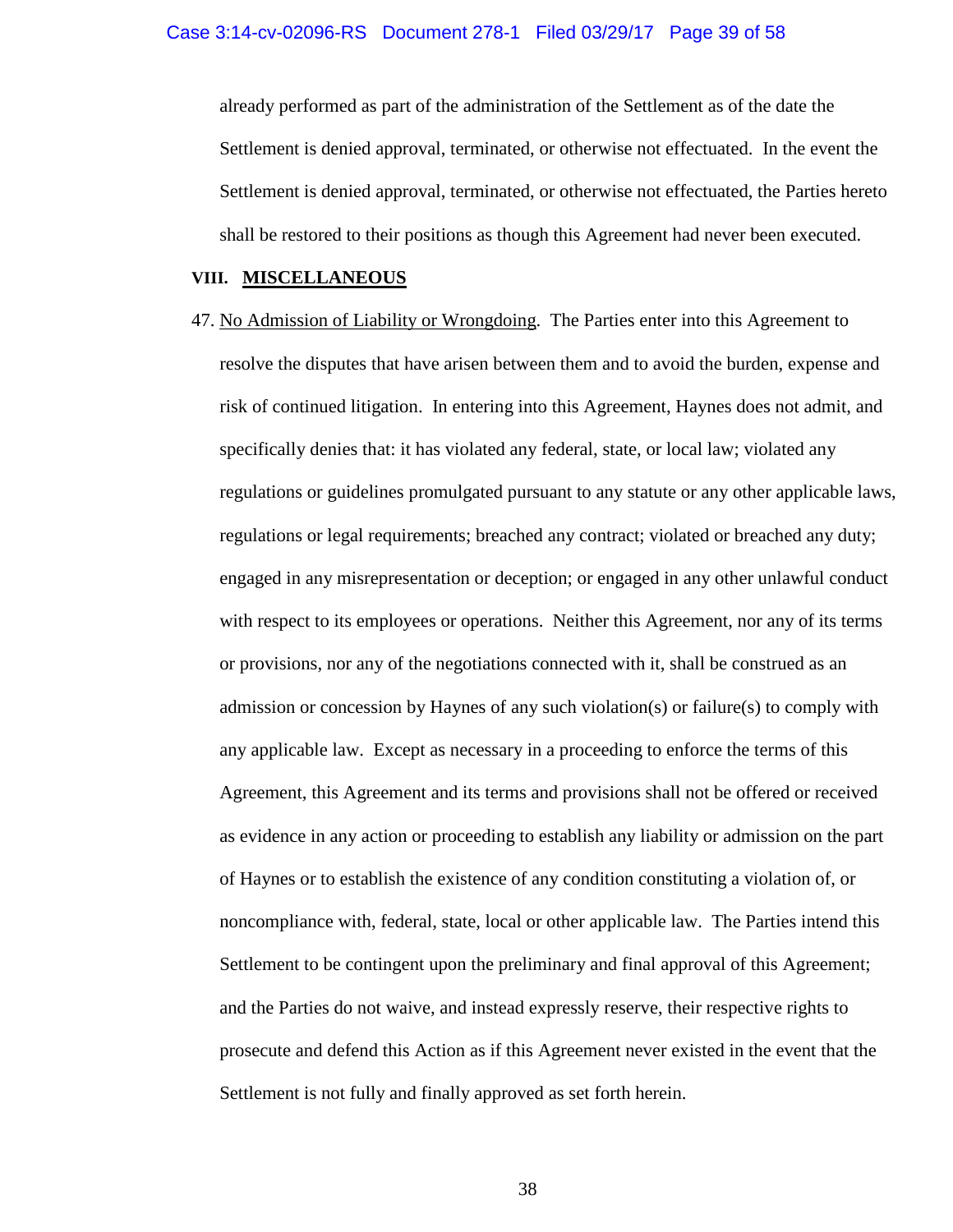- 48. Binding Effect of Agreement on Class Members. Upon the Effective Date, all Settlement Class Members shall be bound by this Agreement, all Settlement Class Members' released claims shall be dismissed with prejudice as against Haynes, and all released claims shall be released as against the Released Parties. In addition, unless a Class Member who receives notice of the Settlement before the deadline for opting out does opt out of the Settlement in the time and manner set forth in this Agreement, he or she shall be bound by the Court's order enjoining all Settlement Class Members from pursuing, or seeking to reopen, any released claims against the Released Parties, regardless of whether such Class Member has timely submitted a valid Claim Form.
- 49. Binding upon Successors and Assigns. Except as provided herein, this Agreement shall be binding upon, and inure to the benefit of, the successors or assigns of the Parties hereto and the Released Parties as defined herein.
- 50. Good Faith Settlement. This Settlement has been negotiated and entered into between the Parties through arms-length negotiations, and it is made in good faith, including within the meaning of California Code of Civil Procedure §§877 et seq. and any comparable provisions provided under the laws of any state or territory of the United States, whether statutory or judicial decision, which is equivalent or similar to such California code sections.
- 51. Date of Payments and Distribution. In no event shall there be any distributions or payments from the Gross Fund Amount to Class Counsel, any Class Representative, any Class Member, the LWDA, or any other person or entity until after the Effective Date.
- 52. Amendment or Waiver Only in Writing. This Agreement may be amended or modified only by a written instrument signed by counsel for all Parties or their successors-ininterest. No rights hereunder may be waived except in writing.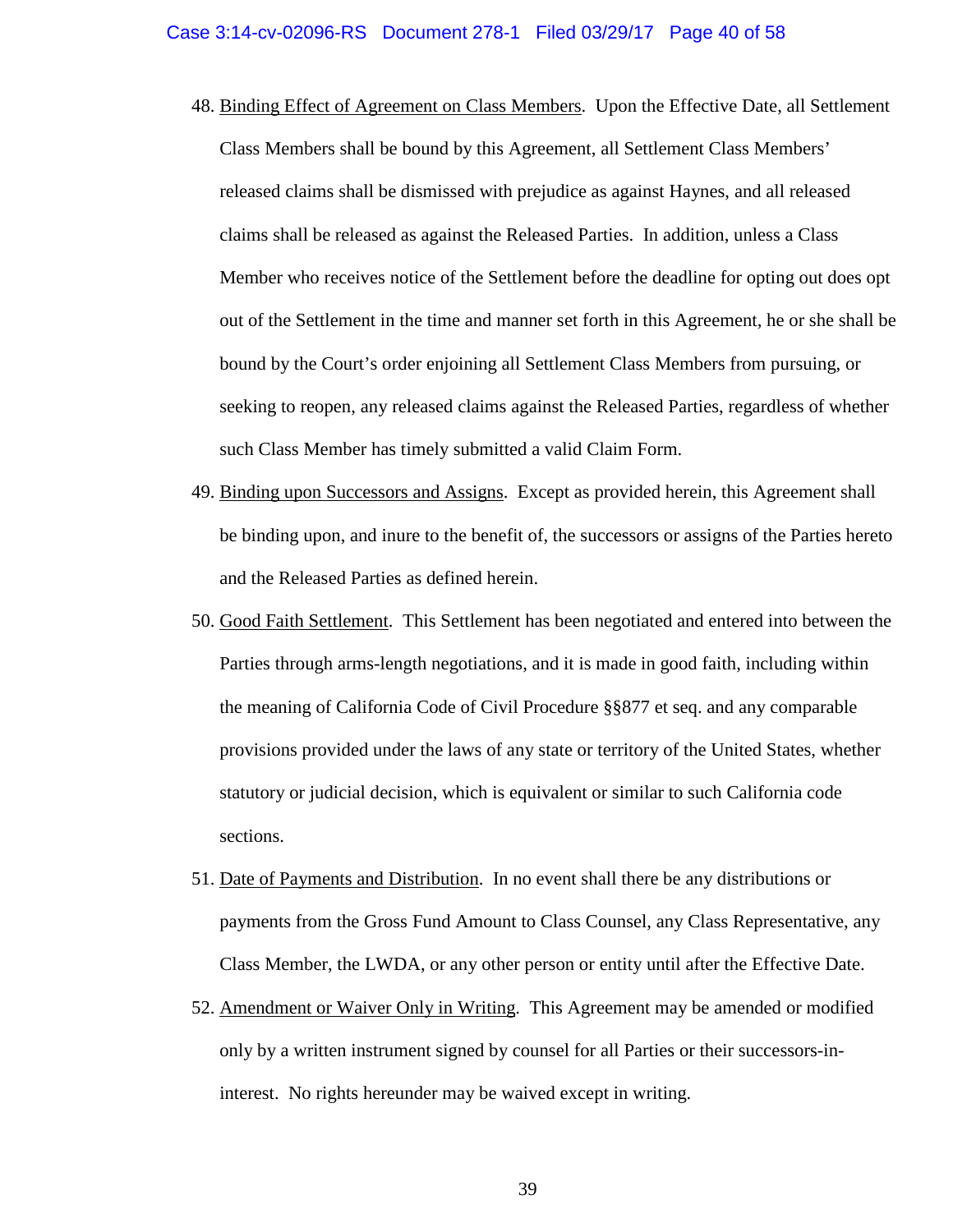- 53. Entire Agreement. This Agreement and any attached exhibits constitute the entire agreement between the Parties relating to the Settlement and the related transactions contemplated herein. All prior or contemporaneous agreements, understandings and statements, whether oral or written, and whether by a party or its counsel, are merged herein. No oral or written representations, warranties or inducements have been made to any party concerning this Agreement or its exhibits other than the representations, warranties, and covenants contained and memorialized in such documents.
- 54. Authorization to Execute Agreement and Effectuate Settlement and Agreement To

Cooperate. Counsel for all Parties hereto warrant and represent that they are expressly authorized by the Parties whom they represent to negotiate this Settlement and to take all appropriate action required or permitted to be taken by such Parties pursuant to this Agreement to effectuate its terms, and to execute any other documents required to effectuate the terms of this Agreement. The Parties and their respective counsel shall cooperate with each other and use their best efforts to effect the implementation of this Agreement. In the event the Parties are unable to reach agreement on the form or content of any document needed to implement this Agreement, or on any supplemental provisions that may become necessary to effectuate the terms of this Agreement, the Parties may seek the assistance of the Court to resolve such disagreement. The person or persons signing this Agreement on behalf of Haynes represents and warrants that he or she is authorized to sign this Agreement on behalf of Haynes.

55. No Prior Assignment. The Parties hereto represent, covenant, and warrant that they have not directly or indirectly, assigned, transferred, encumbered, or purported to assign, transfer, or encumber to any person or entity any portion of any liability, claim, demand, action, cause of action or rights herein released and discharged except as set forth herein.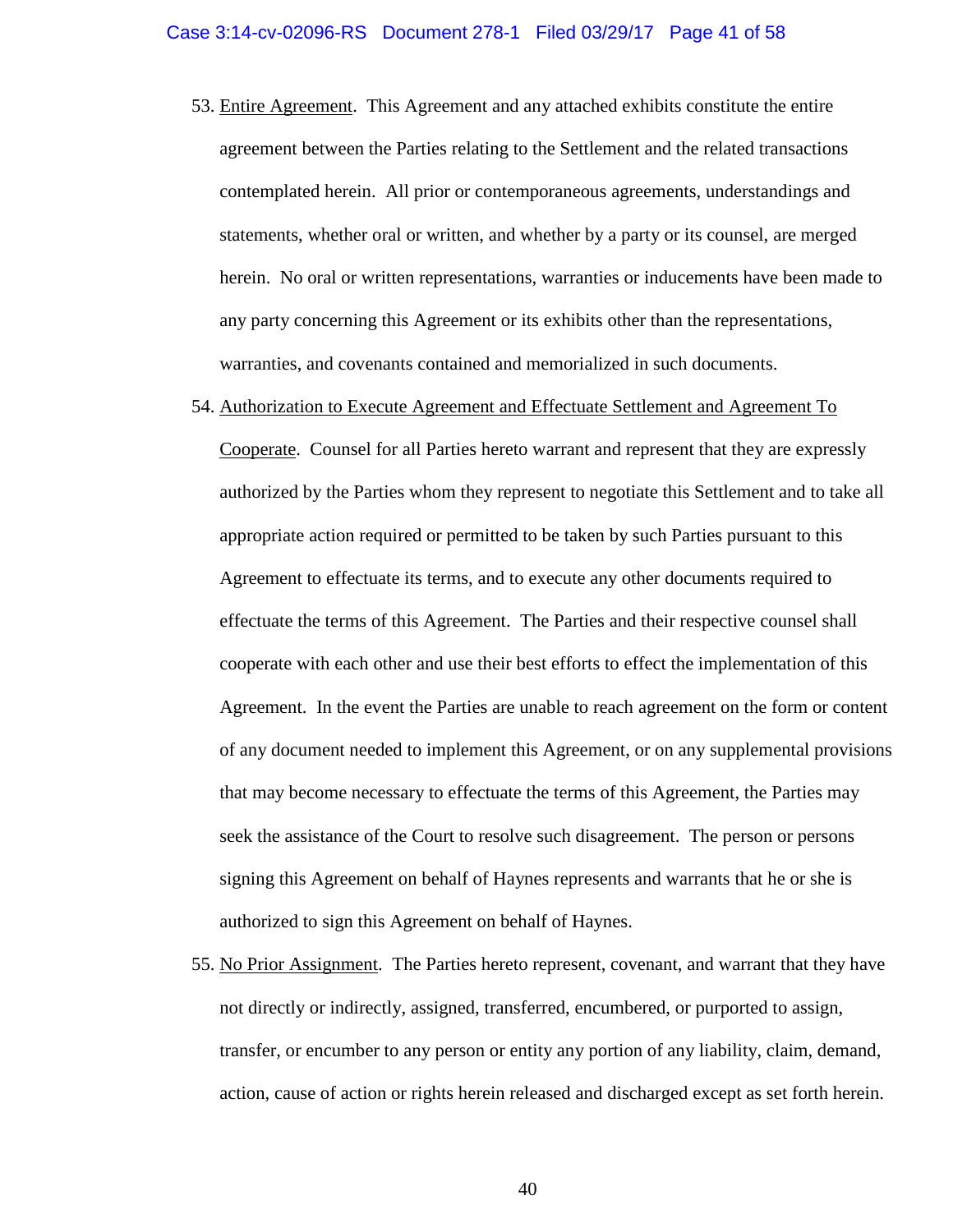- 56. Governing Law. All terms of this Agreement and the exhibits hereto shall be governed by and interpreted according to the laws of the State of California, except to the extent that federal law requires federal law to govern.
- 57. Counterparts. This Agreement may be executed in one or more counterparts and by facsimile. All executed copies of this Agreement, and photocopies thereof (including facsimile copies of signature pages), shall have the same force and effect and be as legally binding and enforceable as the original.
- 58. Exhibits. The terms of this Agreement include the terms set forth in the attached exhibits, which are incorporated by this reference as though fully set forth herein. The exhibits to this Agreement are an integral part of the Agreement.
- 59. Construction. The Parties have reached this Agreement through formal mediation followed by extensive arms-length negotiations. This Agreement has been drafted jointly by counsel for the Parties. Hence, in any construction or interpretation of this Agreement, the Agreement shall not be construed against either party as the principal drafter of the Agreement.
- 60. Retention of Jurisdiction. The Court shall retain jurisdiction with respect to the interpretation, implementation and enforcement of the terms of this Agreement and all orders and judgments entered in connection therewith, and the Parties and counsel hereto submit to the jurisdiction of the Court for purposes of interpreting, implementing and enforcing the settlement embodied in this Agreement and all orders and judgments entered in connection therewith.
- 61. No Signature Required by Class Members. Because the Settlement Class Members are so numerous, it is impossible or impractical to have each one execute this Agreement. The Class Notice and the Claim Form shall advise such persons of the binding nature of the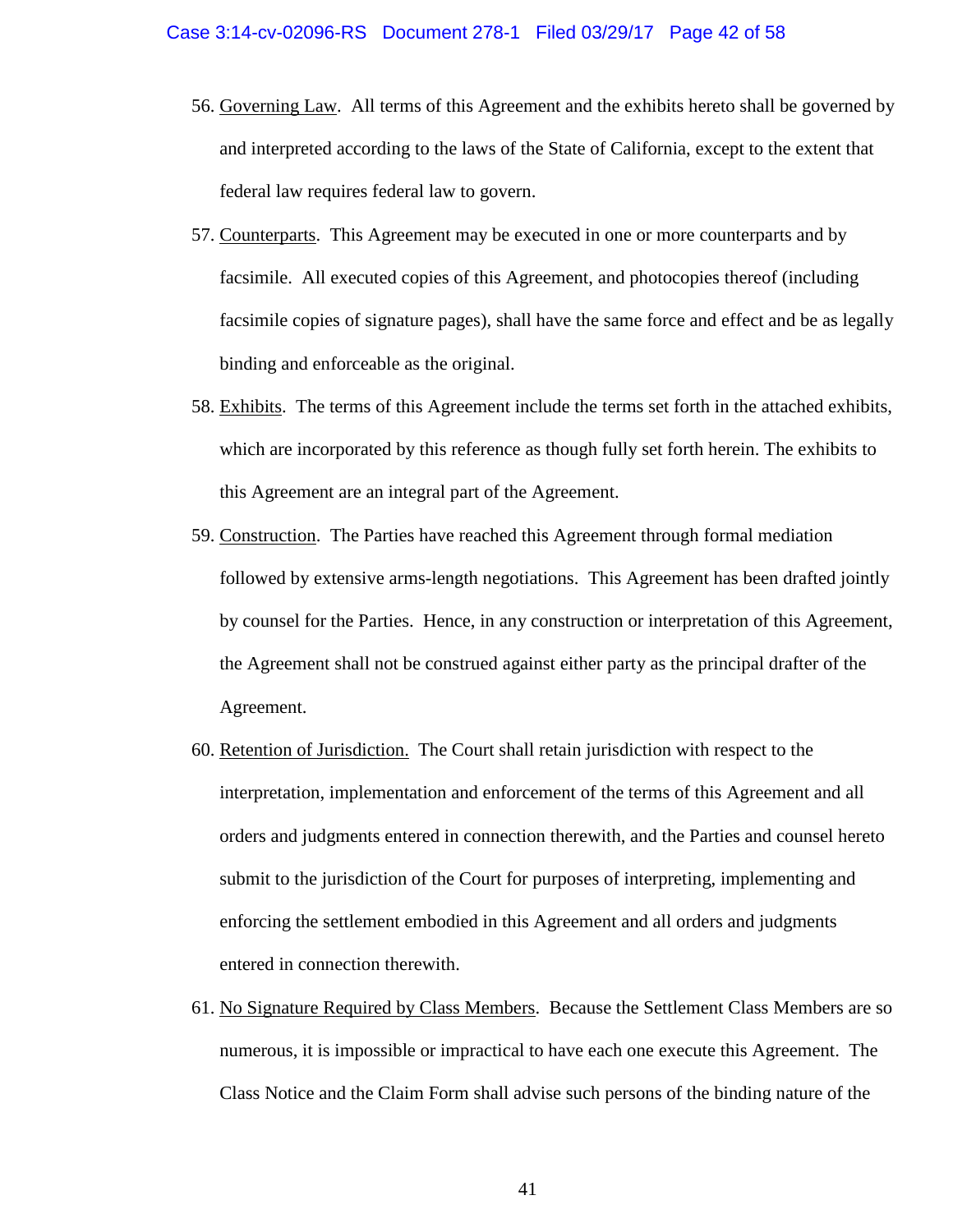releases contained herein, and this Agreement shall have the same force and effect as if this Agreement were executed by each Settlement Class Member.

- 62. Titles and Captions of No Force. Paragraph titles or captions contained herein are inserted for convenience and ease of reference, and do not define, limit, extend, or describe the scope of the terms of the Agreement and its provisions.
- 63. Mutual Cooperation. The Parties hereto agree to cooperate with each other to accomplish the terms of this Agreement, including but not limited to, executing further documents and taking such other action as may reasonably be necessary to implement and effectuate the terms of this Agreement.
- 64. Invalid without Court Approval. This Agreement is subject to approval by the Court. In the event the Settlement is not approved, it shall be deemed null and void, of no force and effect, and the Parties represent, warrant, and covenant that in such event it shall not be admitted in the Action as evidence, or used as a basis for obtaining discovery in the Action.

IT IS SO STIPULATED AND AGREED.

Dated  $3 - 10$ , 2017

Dated: 03/2012013 2017

Dated:  $\frac{3}{5} - \frac{7}{7}$ , 2017

Whole Sunny

 $Bv:$